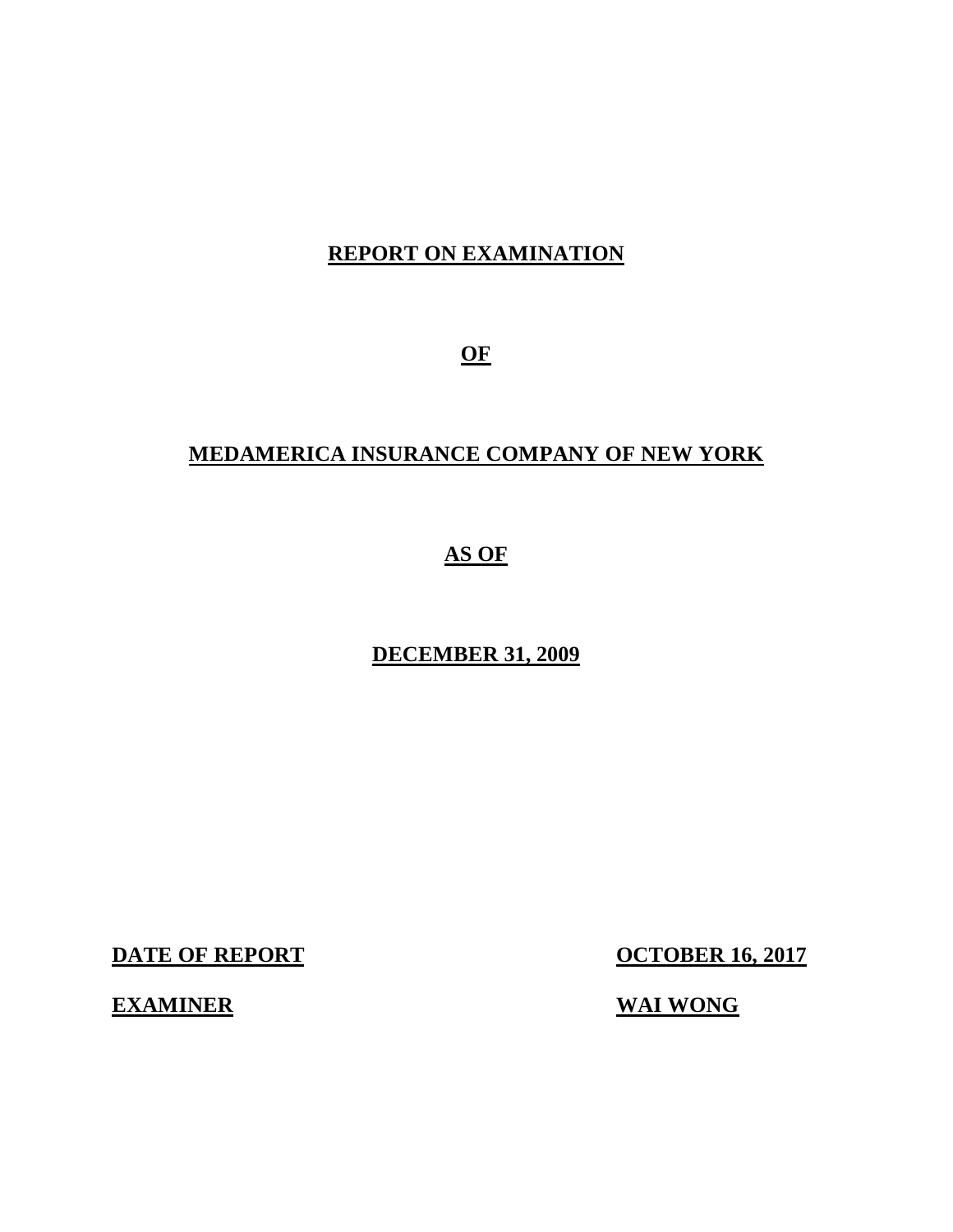### **TABLE OF CONTENTS**

# **ITEM NO.**

# **PAGE NO.**

| 1.               | Scope of the examination                                                                                                                                                                                                                                                                     |                                                  |
|------------------|----------------------------------------------------------------------------------------------------------------------------------------------------------------------------------------------------------------------------------------------------------------------------------------------|--------------------------------------------------|
| 2.               | Description of the Company                                                                                                                                                                                                                                                                   | 5                                                |
|                  | A.<br>Corporate governance<br><b>B.</b><br>Enterprise risk management<br>$C_{\cdot}$<br>Territory and plan of operation<br>Holding company system<br>D.<br>E.<br>Reinsurance<br>F <sub>r</sub><br>Significant operating ratios<br>Accounts and records<br>G.<br>H.<br>Information technology | $\tau$<br>10<br>12<br>15<br>18<br>19<br>20<br>21 |
| 3.               | <b>Financial statements</b>                                                                                                                                                                                                                                                                  | 23                                               |
|                  | A.<br><b>Balance</b> sheet<br><b>B.</b><br>Statement of revenue and expenses and capital and<br>surplus                                                                                                                                                                                      | 24<br>25                                         |
| $\overline{4}$ . | Aggregate reserve for accident and health contracts                                                                                                                                                                                                                                          | 26                                               |
| 5.               | Market conduct activities                                                                                                                                                                                                                                                                    | 27                                               |
|                  | New York State public employee retiree long term<br>A.<br>(NYPERL) care contract                                                                                                                                                                                                             | 27                                               |
|                  | Guaranteed purchase option<br><b>B.</b>                                                                                                                                                                                                                                                      | 30                                               |
| 6.               | Subsequent events                                                                                                                                                                                                                                                                            | 31                                               |
| 7.               | Compliance with prior report on examination                                                                                                                                                                                                                                                  | 32                                               |
| 8.               | Summary of comments and recommendations                                                                                                                                                                                                                                                      | 34                                               |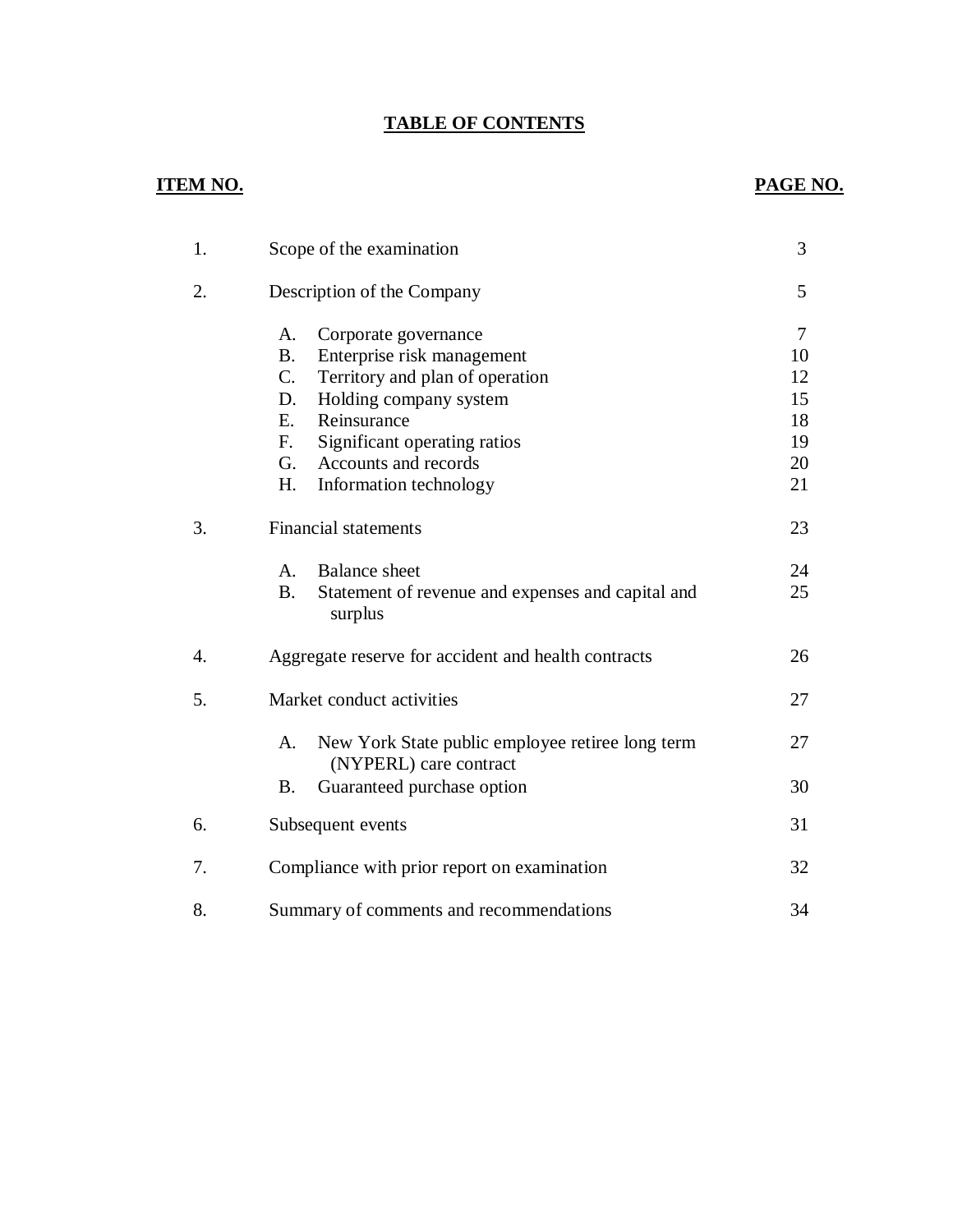

# NEW YORK STATE DEPARTMENT<sub>of</sub><br>FINANCIAL SERVICES

Andrew M. Cuomo Maria T. Vullo (1999), and the control of the control of the control of the control of the control of the control of the control of the control of the control of the control of the control of the control of Governor Superintendent and Superintendent and Superintendent and Superintendent and Superintendent and Superintendent and Superintendent and Superintendent and Superintendent and Superintendent and Superintendent and Supe

October 16, 2017

 Honorable Maria T. Vullo Superintendent of Financial Services Albany, New York 12257

#### Madam:

 Pursuant to the requirements of the New York Insurance Law, and acting in accordance with the instructions contained in Appointment Number 30600, dated October 27, 2010, attached hereto, I have made an examination into the condition and affairs of MedAmerica Insurance Company of New York, a domestic for-profit accident and health insurance company licensed pursuant to the provisions of Article 42 of the New York Insurance Law, as of December 31, 2009, and submit the following report thereon.

 The examination was conducted at the administrative office of MedAmerica Insurance Company of New York, located at 165 Court Street, Rochester, New York.

 Wherever the designations the "Company" or "MANY" appear herein, without qualification, they should be understood to indicate MedAmerica Insurance Company of New York.

 Wherever the designations the "Parent" or "MI" appear herein, without qualification, they should be understood to indicate MedAmerica, Inc., a wholly-owned subsidiary of Excellus Health Plan, Inc. and MANY's Parent.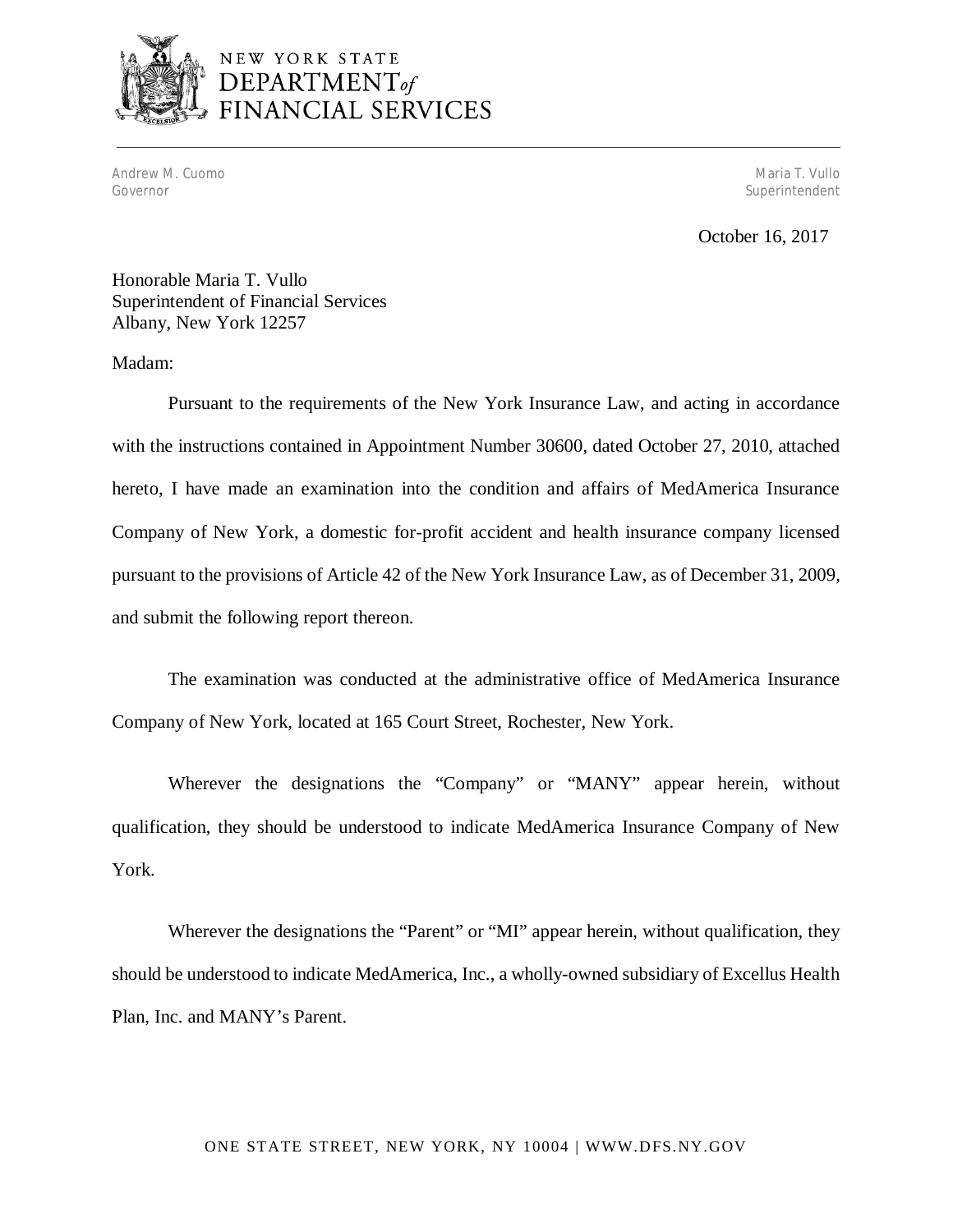Wherever the designations "Excellus" or "EHP" appear herein, without qualification, they should be understood to indicate Excellus Health Plan, Inc., the parent of MedAmerica, Inc.

 Wherever the designation "Lifetime" appears herein, without qualification, it should be understood to indicate the Lifetime Healthcare, Inc. the ultimate parent of MedAmerica, Inc. and Excellus Health Plan, Inc.

 Wherever the designation, the "Department" appears herein, without qualification, it should be understood to indicate the New York State Department of Financial Services. On October 3, 2011, the New York State Insurance Department merged with the New York State Banking Department to become the New York State Department of Financial Services.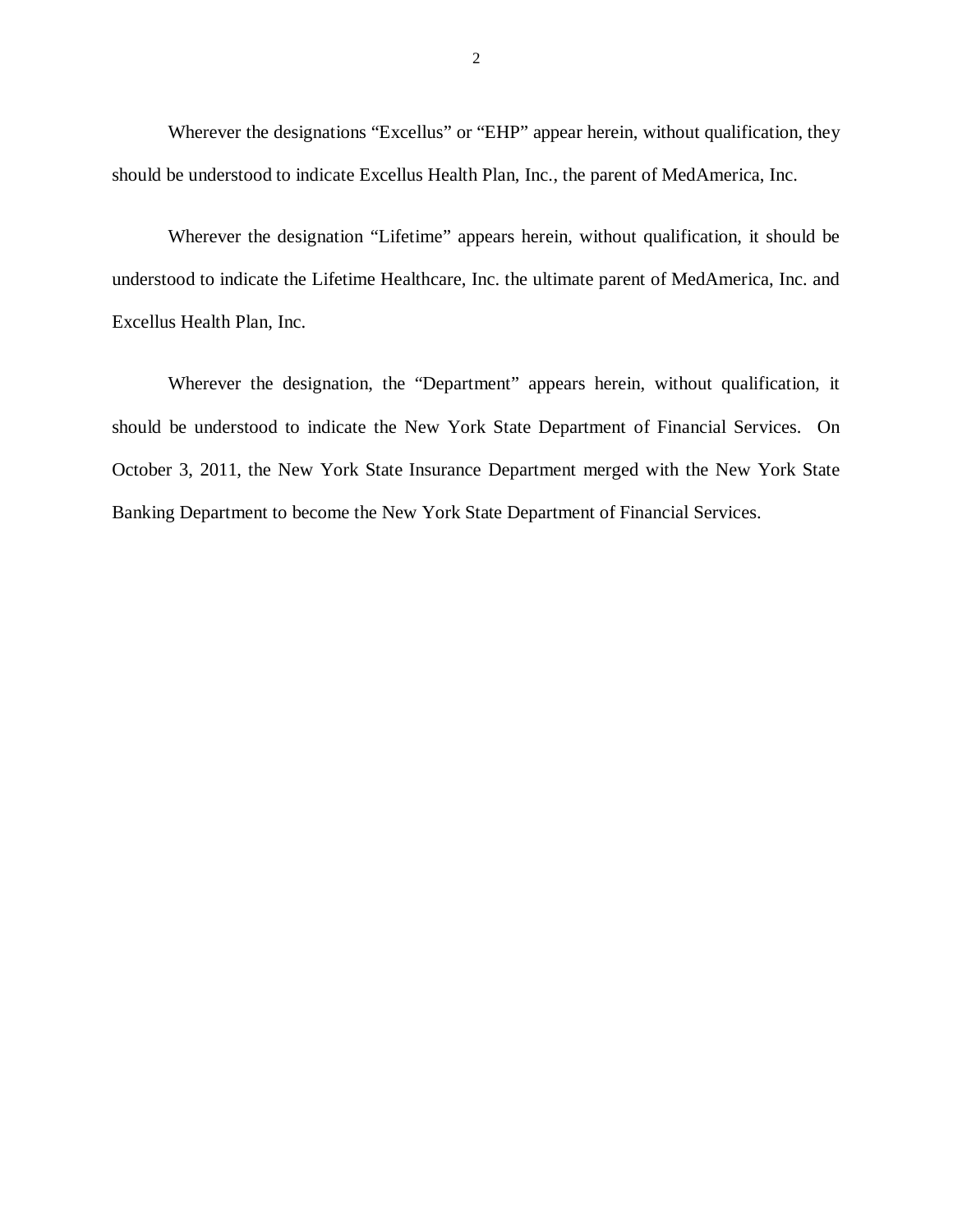#### **1. SCOPE OF THE EXAMINATION**

 The Company was previously examined as of December 31, 2006. This examination of the Company was a combined financial and market conduct review. The financial component of the examination was conducted as a financial examination as defined in the National Association of Insurance Commissioners ("NAIC") *Financial Condition Examiners Handbook, 2010 Edition*  (the "Handbook")*.* The examination covered the three-year period from January 1, 2007 through December 31, 2009. The examination was conducted observing the guidelines and procedures in the Handbook and, where deemed appropriate by the examiner, transactions occurring subsequent to the examination date were also reviewed.

 of the Handbook, which provides guidance for the establishment of an examination plan based on the examiner's assessment of risk in the Company's operations and utilizes that evaluation in formulating the nature and extent of the examination. The examiner planned and performed the examination to evaluate the Company's current financial condition, as well as identify prospective risks that may threaten the future solvency of MANY. The examination was conducted on a risk focused basis in accordance with the provisions

 evaluated the internal control systems and procedures used to mitigate those risks. The examination also included an assessment of the principles used and significant estimates made by management, an evaluation of the overall financial statement presentation, and determined management's compliance with Department statutes and guidelines, Statutory Accounting Principles, as adopted by the Department, and annual statement instructions. The examiner identified key processes, assessed the risks within those processes and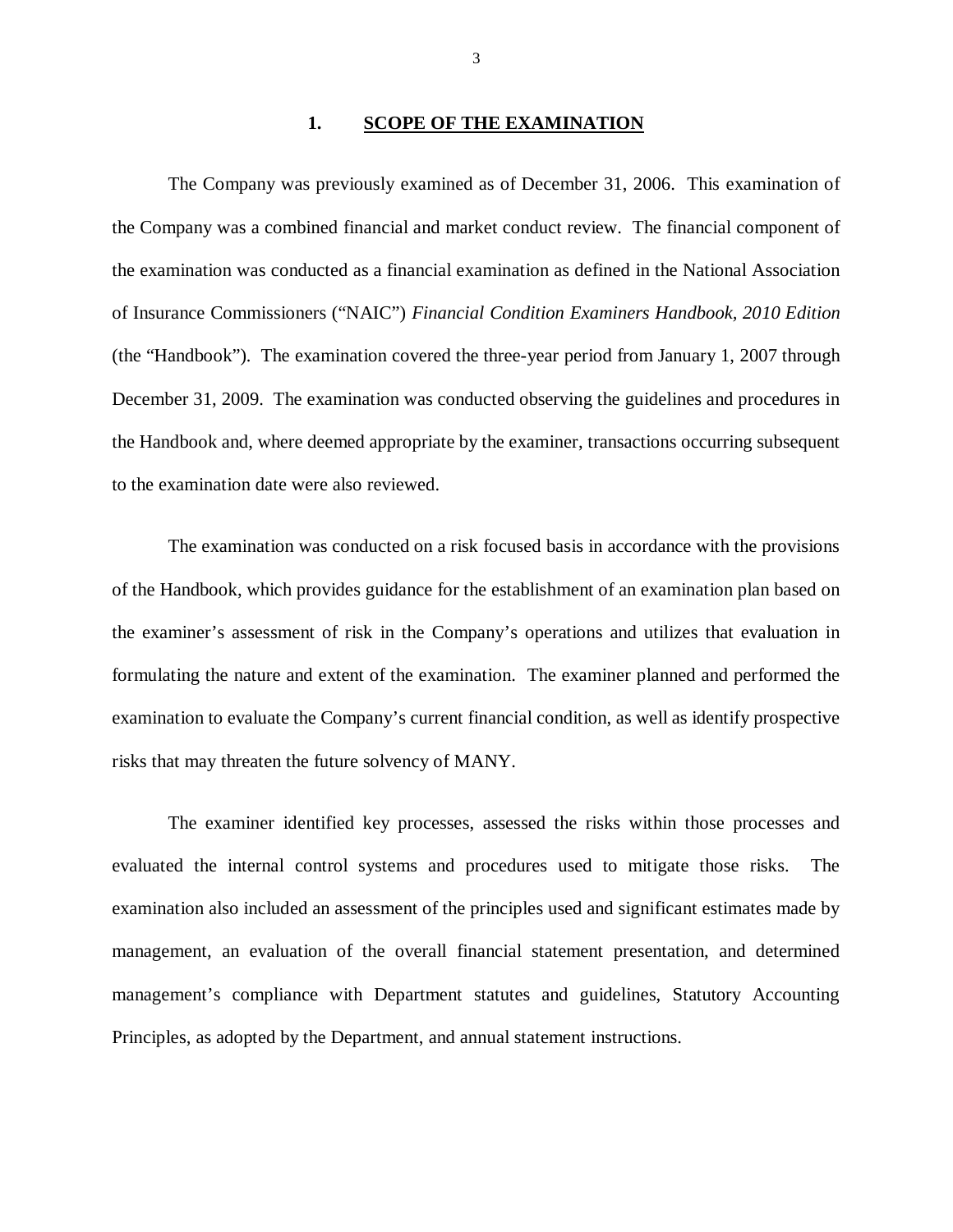Information concerning the Company's organizational structure, business approach and control environment were utilized to develop the examination approach. The Company's risks and management activities were evaluated incorporating the NAIC's nine branded risk categories.

These categories are defined as follows:

- Pricing/Underwriting
- Reserving
- Operational
- Strategic
- Credit
- Market
- Liquidity
- Legal
- Reputational

 A concurrent examination, relative to the manner in which MANY conducts its business practices and fulfills its contractual obligations to policyholders and claimants, was conducted as of December 31, 2009.

 The Company was audited annually, for the years 2007 through 2009, by the accounting firm of Deloitte & Touche LLP ("Deloitte"). MANY received an unqualified opinion in all three years. Certain audit workpapers of Deloitte were reviewed and relied upon in conjunction with this examination.

 this examination. Excellus Health Plan, Inc., the parent company of MedAmerica, Inc. which in turn is MANY's parent, is subject to the provisions of Section 89.14 of Insurance Regulation No. 118, and in instances where MANY and Excellus used the same internal systems and procedures, any applicable documentation Excellus developed to comply with the Regulation was used during the examination.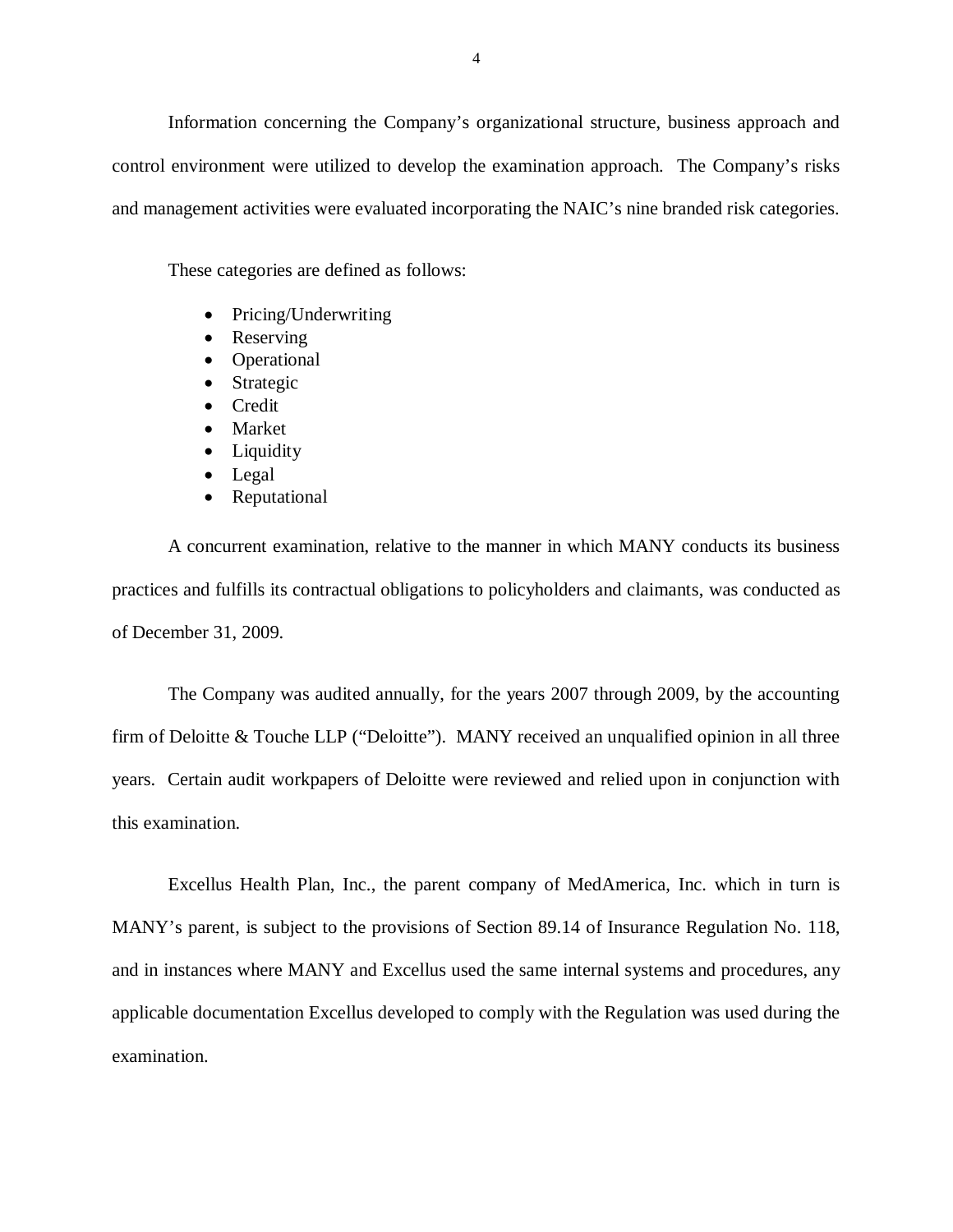matters which involve departure from laws, regulations or rules, or which require explanation or This report on examination is confined to financial statements and comments on those description.

 to comments and recommendations contained in prior reports on examination. A review was also made to ascertain what actions were taken by the Company with regard

#### **2. DESCRIPTION OF THE COMPANY**

 Finger Lakes Long Term Care Insurance Company, as a stock accident and health insurance company, pursuant to Section 1201 of the New York Insurance Law. On that same date, the Company's declaration of intention and charter were approved by the Attorney General of the State of New York and filed with the Department. On November 13, 1987, the Company was licensed by the Department to do the business of accident and health insurance, pursuant to Section 1113(a)(3) of the New York Insurance Law. The Company was incorporated in New York State on November 2, 1987, under the name

 and Genesee Valley Medical Care, Inc., for the purpose of underwriting long term care insurance. Such coverage provides for health care at nursing homes and private residences. The Company was formed by two corporations, Rochester Hospital Service Corporation

 par value, per share common stock, with 667 shares issued to the Rochester Hospital Service Corporation, and 333 shares issued to Genesee Valley Medical Care, Inc., for a sale price of \$600 per share; resulting in consideration of \$600,000. Of this amount, \$300,000 represented paid-in capital and \$300,000 represented gross paid-in and contributed surplus. On January 17, 1990, the As part of its formation, on November 2, 1987, the Company issued 1,000 shares of \$300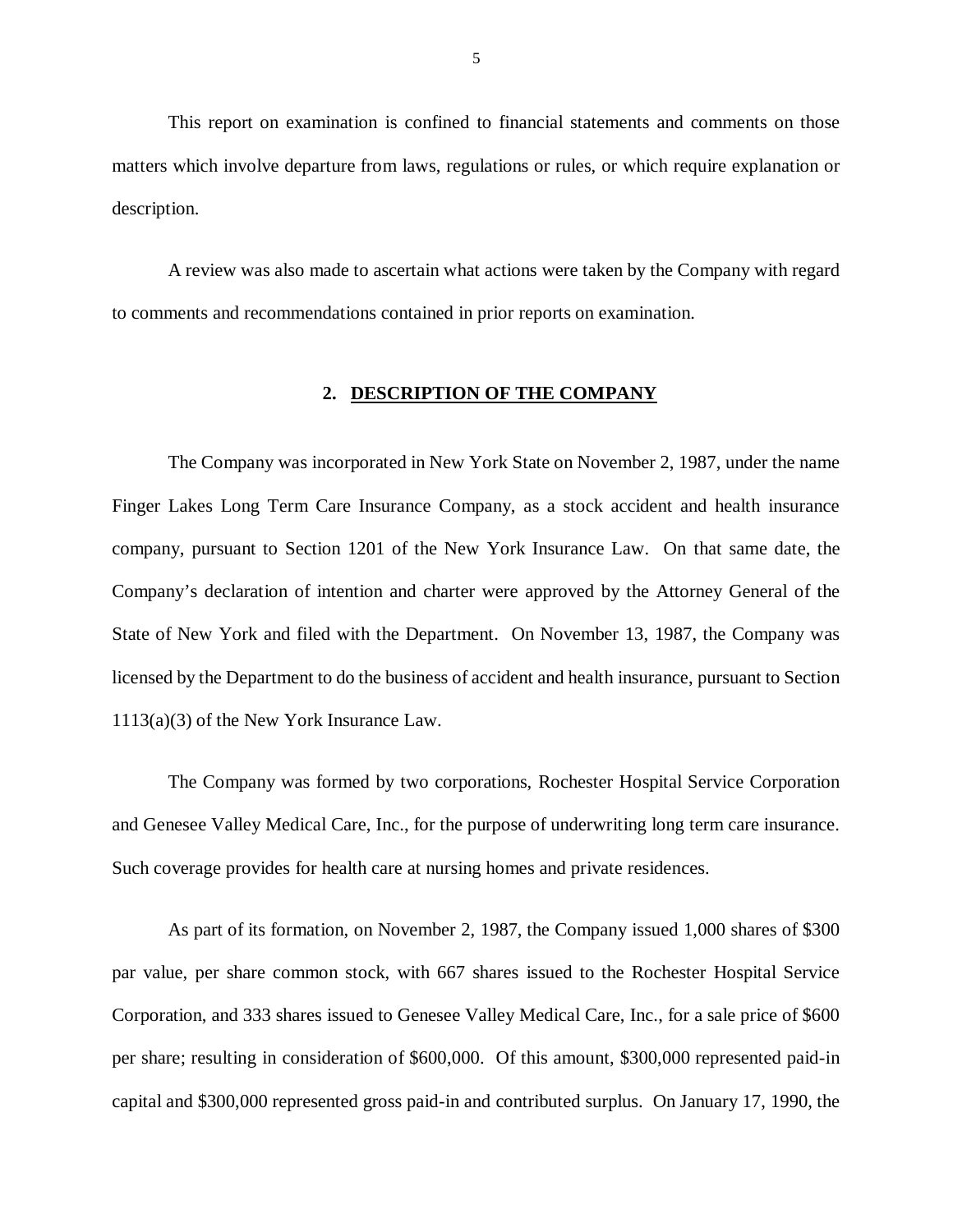Company's board of directors authorized a charter amendment, increasing the Company's paid-in capital from \$300,000 to \$1,800,000. The amendment increased the number of shares (par value \$300) the Company was authorized to issue from 1,000, to 6,000 shares. On January 17, 1990, the sale of 3,334 shares to Rochester Hospital Service Corporation, and 1,666 shares to Genesee Valley Medical Care, Inc. was completed.

 Health Insurance Company, Inc., and Genesee Valley Medical Care, Inc., which changed its name to Finger Lakes Medical Insurance Company, Inc., on December 31, 1998, merged with each other and with other corporations to become Excellus Health Plan, Inc. (EHP). As a result, EHP directly owned all of the outstanding shares of the Company. The Rochester Hospital Service Corporation, which changed its name to Finger Lakes

 Company) was formed under the New York Business Corporation Law, with EHP as its sole shareholder. On April 24, 2000, 6,000 shares of the former Finger Lakes Long Term Care Insurance Company which, on December 18, 2000, changed its name to MedAmerica Insurance Company of New York, were issued to MedAmerica, Inc. Additionally, on May 12, 2000, 10,000 shares of MedAmerica, Inc. were issued to Excellus Health Plan, Inc. On January 11, 2000, MedAmerica, Inc. (formerly Excellus Long-Term Care Holding

 Long term care products offered by MANY during the examination period included "Simplicity" which provides coverage for care in nursing facilities, adult care centers, hospices and home care, "Premier", a group employer sponsored product and New York State Public Employee and Retiree Long Term Care Insurance Plan (NYPERL), a New York partnership and non-partnership product marketed to New York State employees.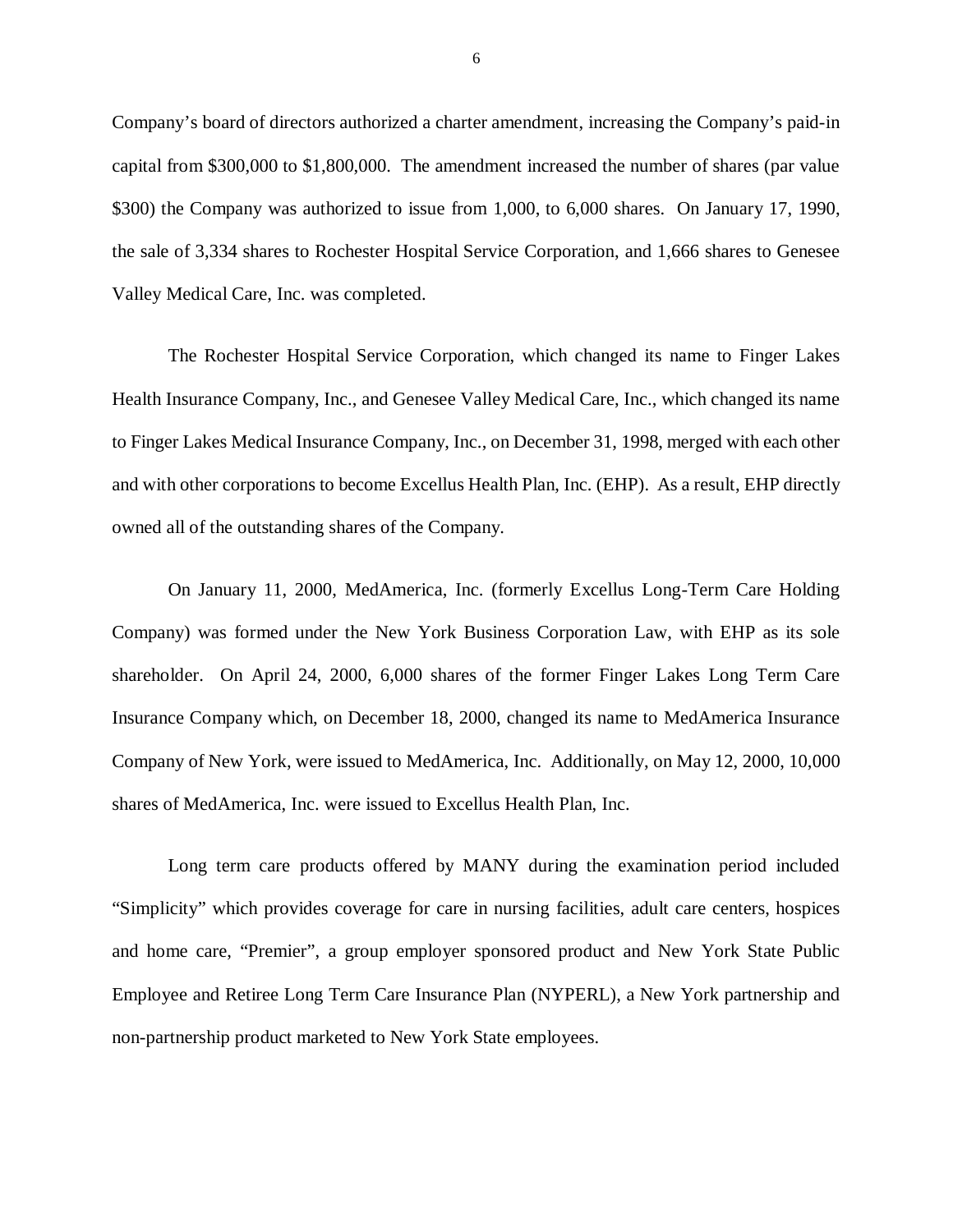MedAmerica Insurance Company of New York, MedAmerica Insurance Company, and MedAmerica Insurance Company of Florida operate under common management and administration located in Rochester, New York. MANY is licensed to issue long term care policies in the state of New York, while its affiliates, MedAmerica Insurance Company ("MAPA"), a Pennsylvania domestic insurance company, was licensed to write long term care insurance in 48 states and the District of Columbia. Another affiliate, MedAmerica Insurance Company of Florida ("MAFL"), is licensed to write long term care insurance only in the state of Florida.

 On December 15, 2007, MAPA surrendered its Florida license to the Florida Office of Insurance Regulation as a result of the formation of MAFL.

#### A. Corporate Governance

 Pursuant to the Company's charter and by-laws, management of the Company is to be vested in a board of directors consisting of eighteen members. The board is to meet four times during each calendar year, in accordance with its by-laws. As of December 31, 2009, the board of directors was comprised of eighteen members as follows:

| Name and Residence                           | <b>Principal Business Affiliation</b>                                      |
|----------------------------------------------|----------------------------------------------------------------------------|
| Hermes L. Ames III<br>Menands, New York      | Retired                                                                    |
| Natalie L. Brown<br>Barneveld, New York      | Chief Executive Officer,<br>Girl Scouts Foothills Council, Inc.            |
| Randall L. Clark<br>East Amherst, New York   | Vice Chairman,<br>Dunn Tire                                                |
| Thomas S. Coughlin<br>Brackney, Pennsylvania | Retired President & Chief Executive<br>Officer,<br>McFarland-Johnson, Inc. |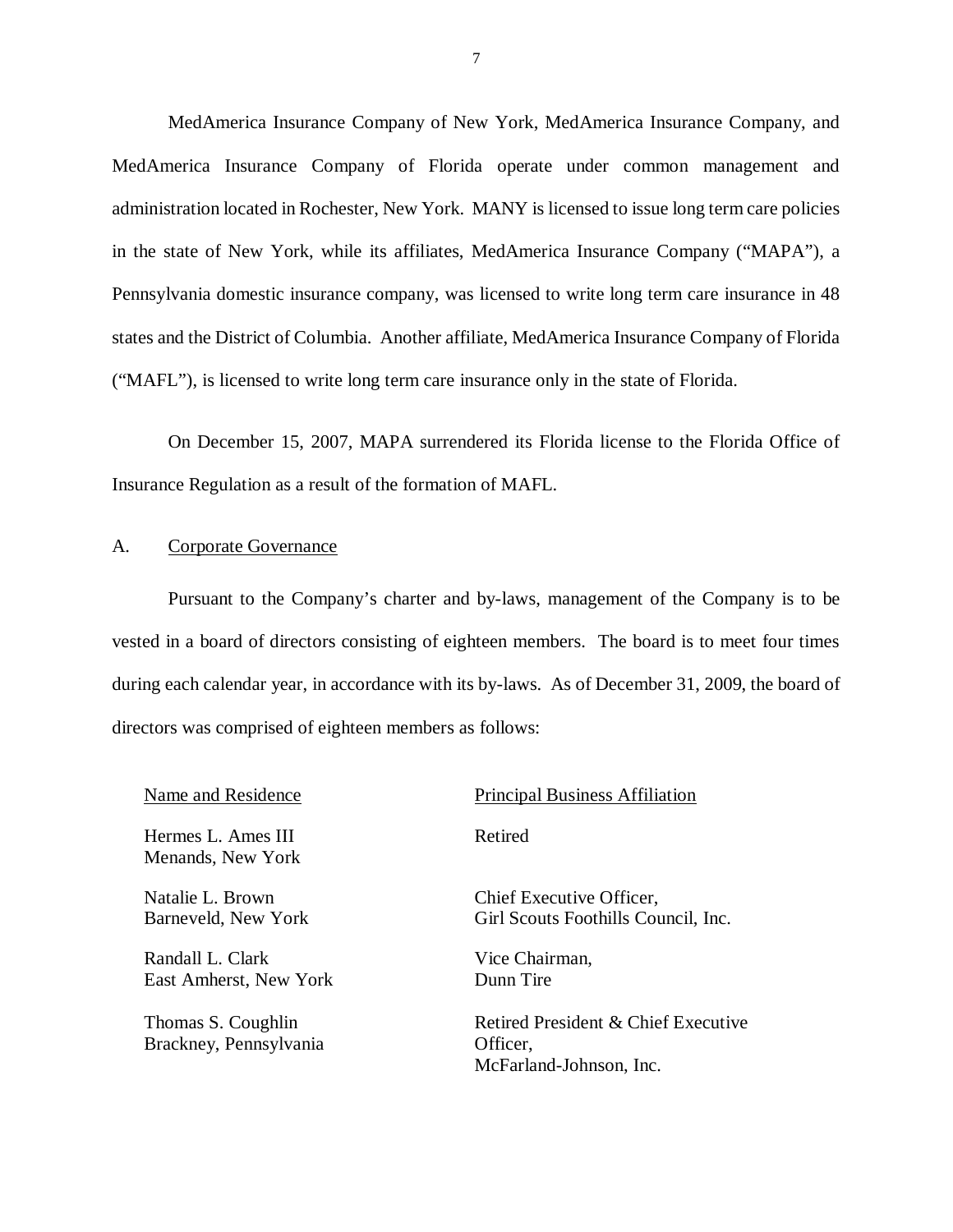#### Name and Residence

 Geoffrey Davis, PhD Little Falls, New York

 John G. Doyle Jr. Rochester, New York

 Deborah A. Freund, PhD Jamesville, New York

 Thomas Y. Hobart Jr. E. Amherst, New York

 David H. Klein Pittsford, New York

 Joseph Kurnath, M.D. Rochester, New York

 Daniel R. Mackenzie, M.D. Trumansburg, New York

 Edward J. Petinella Webster, New York

 Carol Raphael New York, New York

 Leonard E. Redon Pittsford, New York

 David D. Reh Victor, New York

 Casper F. Sedgwick Fayetteville, New York

 Albert J. Simone, PhD Penn Yan, New York

 George F.T. Yancey Jr. Rochester, New York

#### Principal Business Affiliation

 Chief Executive Officer/District Hamilton Fulton Montgomery BOCES Superintendent,

 President and Chief Executive Officer, Doyle Security Systems, Inc.

 Syracuse University & Center for Policy Research, Maxwell School, SU Distinguished Professor,

 Retired President Emeritus, New York State United Teachers

 President and Chief Executive Officer, Lifetime Healthcare, Inc.

Self-employed physician

 President & Chief Executive Officer, Cayuga Medical Center

 President & Chief Executive Officer, Home Properties, Inc.

 President & Chief Executive Officer, Visiting Nurse Service of New York

 Vice President-Western Operations, Paychex, Inc.

President, The Raytec Group

Retired, KPMG

Retired President, Rochester Institute of Technology

Managing Director, Delta Point Capital Management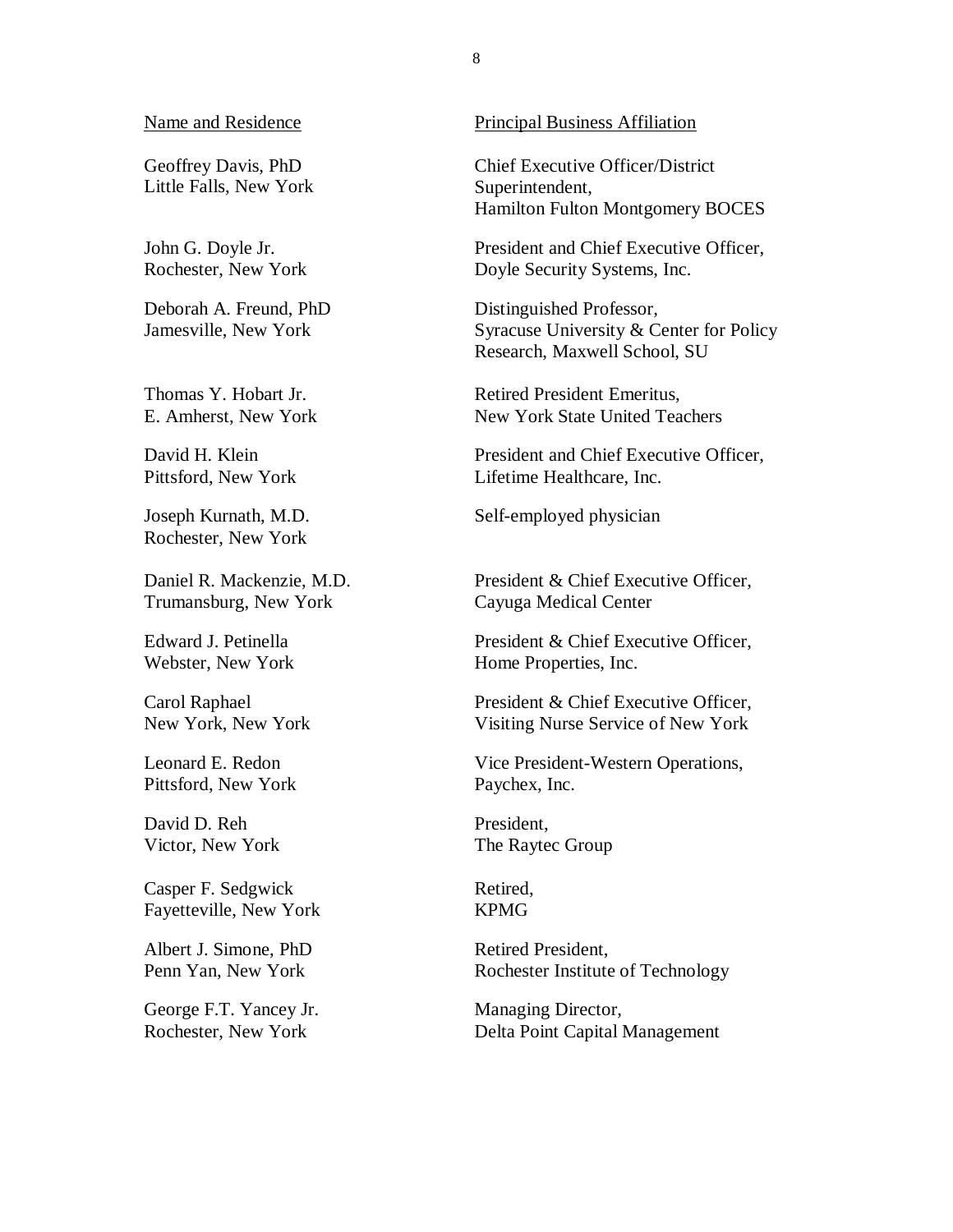The minutes of the meetings of MANY's board of directors and committees thereof held during the examination period were reviewed. The meetings were generally well attended, with all directors attending at least one-half of the meetings they were eligible to attend.

 As noted above, Article III of the Company's by-laws requires that the board of directors consist of eighteen members. At December 31, 2010 MANY's board consisted of only 17 members and was not in compliance with its by-laws.

 It is recommended that the Company maintain the required number of members on its board of directors, in accordance with Article III of the Company's by-laws.

 During the review of the board of directors meeting minutes for MedAmerica Insurance Company of New York it was found that there were instances where the board minutes did not indicate when a director left the board or when a new member was added to the board.

 It is recommended that the Company's board minutes identify when a board member has left the board and the reason for leaving the board, and indicate when a replacement board member is elected or appointed to the Company's board of directors.

The principal officers of the Company at December 31, 2009, were as follows:

Name Title

 William Ellsworth Jones Jr. Emil F. Duda\* William L. Naylon Stephen Rogers Sloan Cheryl L. Bush Del Lee Winkelman

President and Chief Operating Officer Chief Financial Officer and Treasurer Vice-President Finance Secretary Vice-President Operations Chief Actuary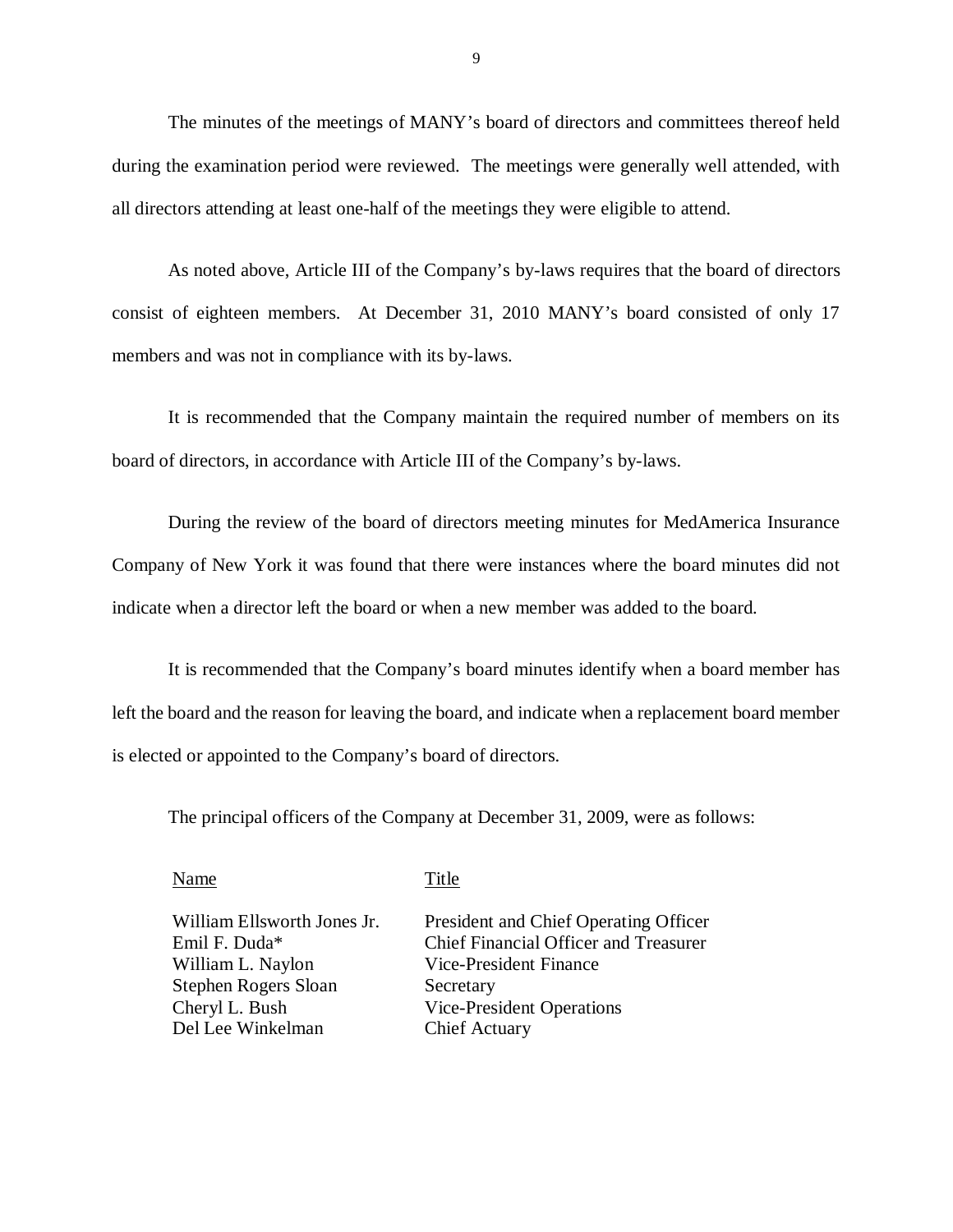<span id="page-11-0"></span> It was noted that subsequent to the date of this examination, Dorothy Coleman replaced Emil F. Duda as Executive Vice President, Chief Financial Officer and Treasurer.

#### B. Enterprise Risk Management

 As part of the risk-focused examination approach, the examiner evaluated whether the Company's management implemented effective oversight procedures to identify key risks inherent to the Company's operations, and whether management applied adequate internal controls to mitigate those risks. Effective oversight of inherent business risks should include an Enterprise Risk Management ("ERM") function that comprehensively identifies and assesses key areas of risk. This can be accomplished through a formal risk identification and controls assessment process. process.<br>The internal audit function is a corporate function of Lifetime Healthcare, Inc. Lifetime's

 internal audit department has approximately 25 employees and is responsible for the internal audits of all the Lifetime Healthcare Companies including Excellus Health Plan, Inc., MedAmerica Insurance Company, MedAmerica Insurance Company of New York, and MedAmerica Insurance Company of Florida. Internal audit is also responsible for the implementation of Section 89.14 of Insurance Regulation No. 118 requirements for Excellus Health Plan, Inc. In areas where MedAmerica Insurance Company of New York is using the same internal control system as Excellus Health Plan, Inc., the Company voluntarily follows the requirements of Section 89.14 of Insurance Regulation No. 118, although the Company is exempt from the requirements since MANY does not have annual direct written of at least five hundred million dollars (\$500,000,000).

 Lifetime Healthcare, Inc., the ultimate parent of the MedAmerica Insurance Company of New York, has developed an enterprise risk management program which is responsible for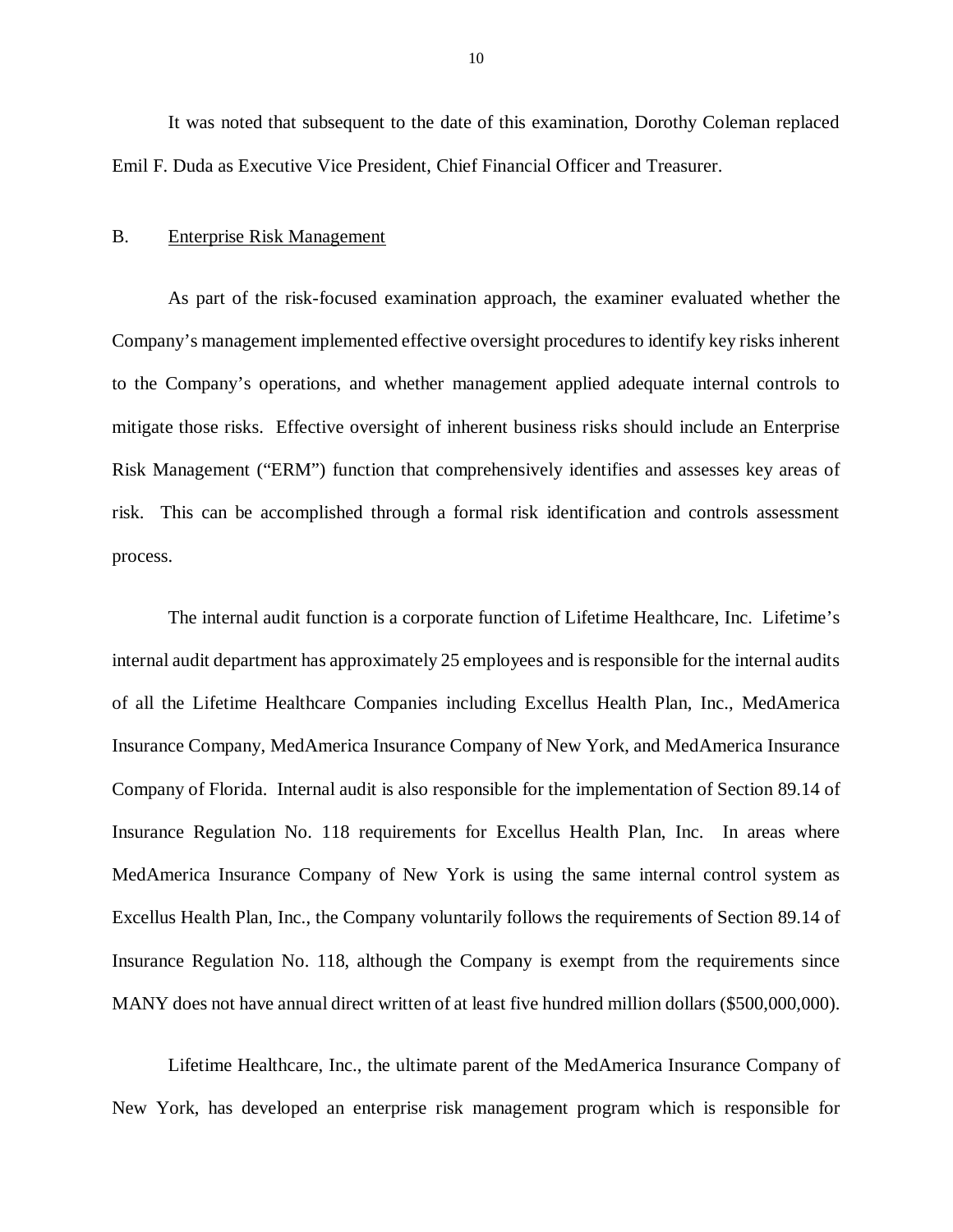identifying the most significant risk areas and suggesting strategies to minimize the risk for the companies within the Lifetime Healthcare, Inc. holding company system. Lifetime Healthcare, Inc. has appointed a Chief Risk Officer who also currently serves as Senior Vice President, Chief Administrative Officer and General Counsel for Excellus Health Plan, Inc. As part of this program, a formal enterprise risk management committee for Excellus Health Plan, Inc. was instituted.

 At the subsidiary level, each subsidiary company has its own designated Risk Ambassador whose responsibility it is to identify the risks relative to their individual company and the best strategy for minimizing risk. Informal senior staff meetings are held at the subsidiary level where process owners help identify risks and risk mitigation strategies. Risk identification and mitigation plans are reviewed by the Chief Risk Officer and the Audit Committee.

 It was noted that MedAmerica Insurance Company of New York did not maintain minutes of the above mentioned senior staff meetings in which the identification of risks and risk mitigation strategies are made. As the meetings are used to identify specific risk and risk mitigation strategies relating to MANY, official minutes should be kept of the meetings.

 It is recommended that MedAmerica Insurance Company of New York maintain official minutes of its senior staff meetings in which enterprise risk management issues are reviewed.

 MedAmerica Insurance Company of New York subsequently began keeping official minutes of its senior staff meetings on February 3, 2011.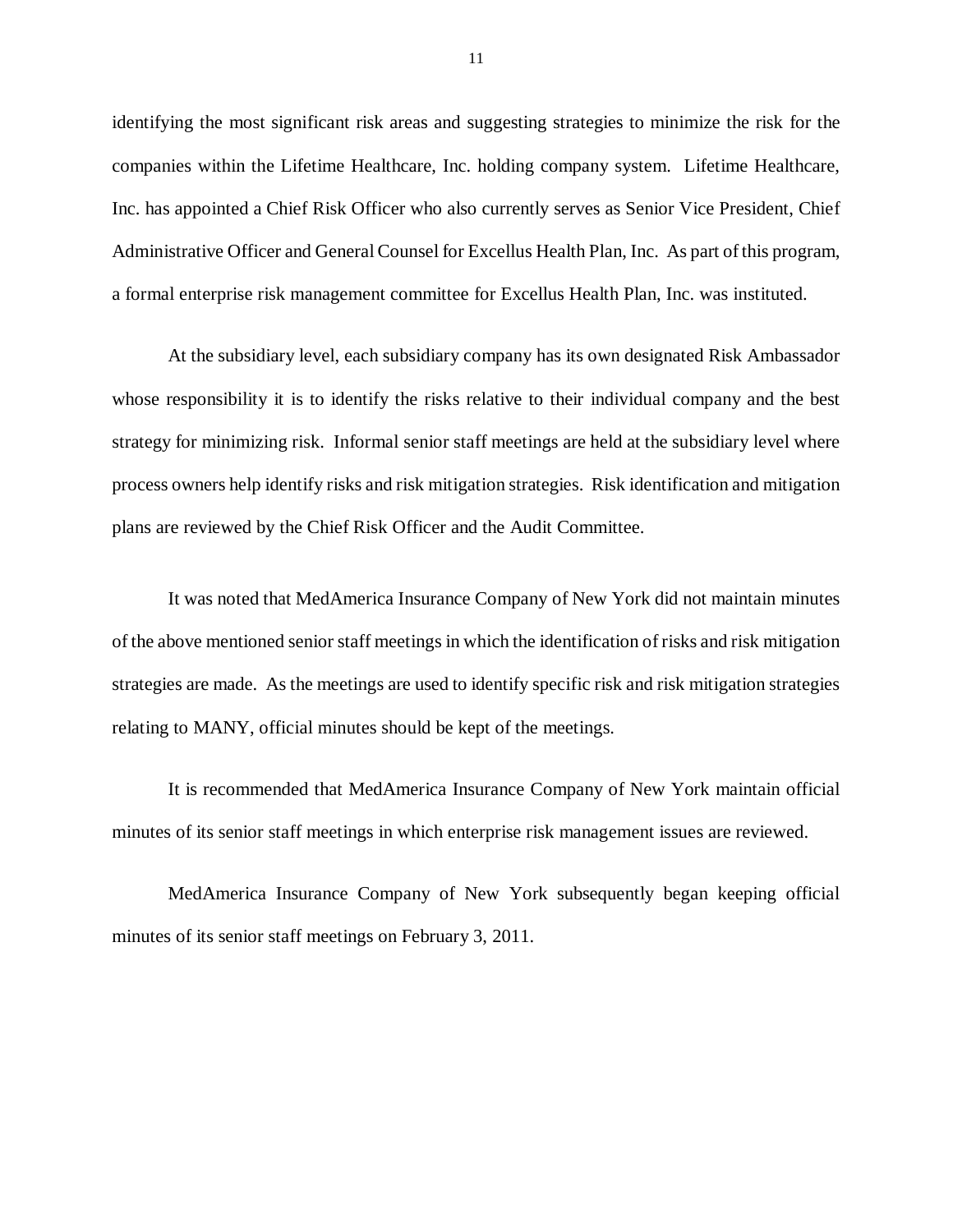#### C. Territory and Plan of Operation

 At December 31, 2009, the Company was authorized to transact the kinds of business specified in Section 1113(a)(3) of the New York Insurance Law (accident and health). The Company is licensed to do business in the State of New York only. During the examination period the Company's sole line of business was long term care insurance.

 during the period under examination. The Company also entered into agreements with agents and brokers for the solicitation of business. The Company conducts all business from its home office in Rochester, New York. The Company solicited business as a direct writer for a majority of the business produced

The Company reported the following Capital and Surplus for each of the years under review:

| Period | <b>Capital</b> | <b>Surplus</b> | Total        |
|--------|----------------|----------------|--------------|
| 2009   | \$1,800,000    | \$16,939,318   | \$18,739,318 |
| 2008   | \$1,800,000    | \$12,872,753   | \$14,672,753 |
| 2007   | \$1,800,000    | \$16,185,767   | \$17,985,767 |

 Based upon the lines of business for which the Company is licensed, the Company's current capital structure, and pursuant to the requirements of Articles 13 and 42 of the New York Insurance Law, the Company is required to maintain a minimum surplus in the amount of \$300,000. The Company maintained capital and surplus in excess of such requirement during all years within the examination period.

 MedAmerica Insurance Company of New York's contracts in force for the years under review were as follows: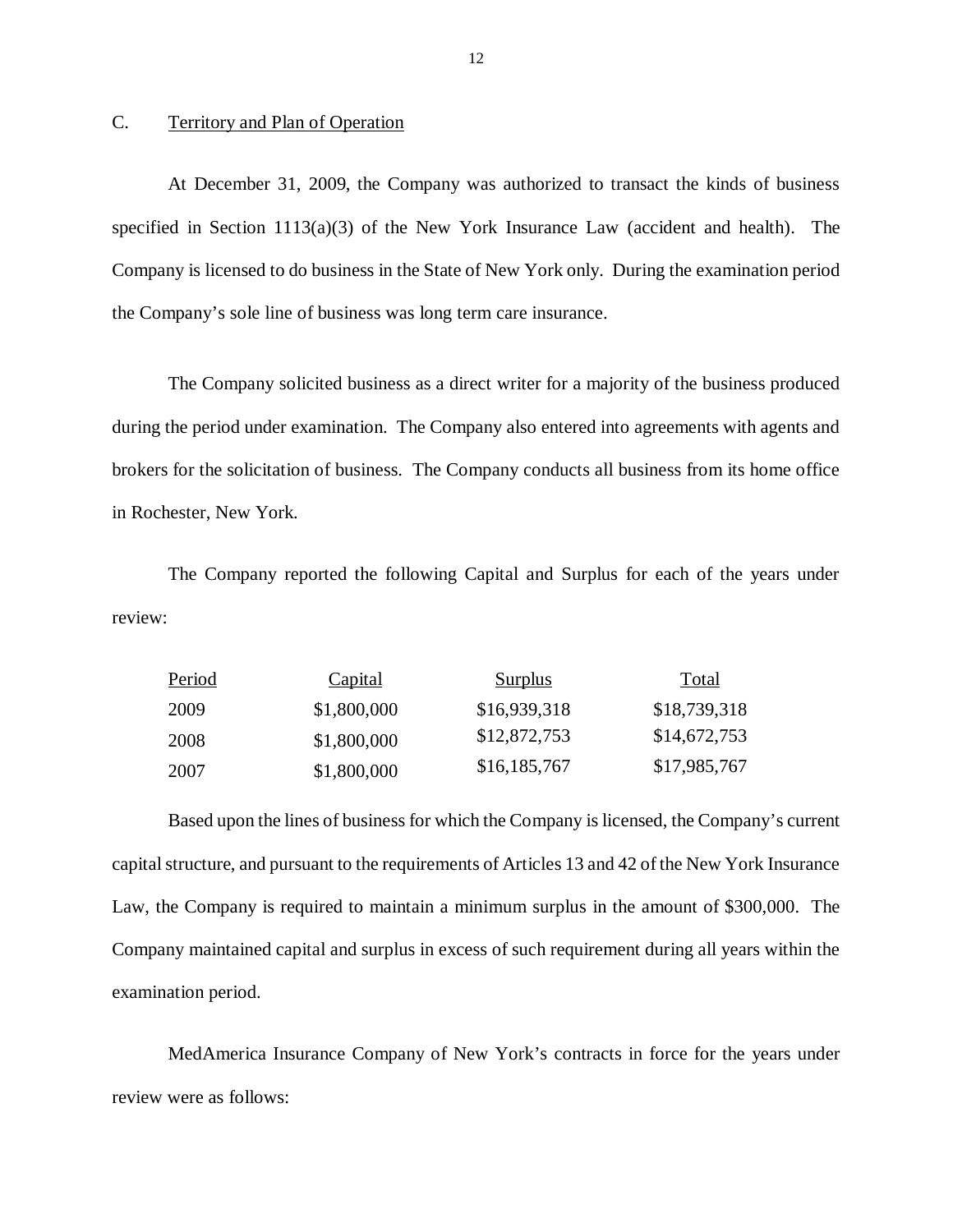|                      | Group                   |                                           |                  | Other                                        | <b>Total</b>              |                                              |
|----------------------|-------------------------|-------------------------------------------|------------------|----------------------------------------------|---------------------------|----------------------------------------------|
| Year                 | Certificates            | Premiums<br>in Force                      | Policies         | Premium<br>in Force                          | Certificates/<br>Policies | Premiums<br>in Force                         |
| 2007<br>2008<br>2009 | 6,000<br>6,117<br>6,079 | \$9,177,126<br>\$9,516,518<br>\$9,498,379 | 16,556<br>16,829 | \$30,669,056<br>\$31,530,303<br>\$32,211,968 | 22,556<br>22,946          | \$39,846,182<br>\$41,046,821<br>\$41,710,347 |
|                      |                         |                                           | 16,397           |                                              | 22,476                    |                                              |

MANY's total income and expenses for the three years under review were as follows:

| Year                                  | 2007             | 2008              | 2009              |
|---------------------------------------|------------------|-------------------|-------------------|
| <b>Total Income</b>                   | 50, 141, 752     | \$51,583,514      | 51,779,561        |
| <b>Total Expenses</b>                 | \$62,499,411     | 60,000,753<br>S.  | S<br>69,191,003   |
| Net Gain from Operations              | \$(12,357,659)   | (8,417,239)<br>S. | \$(17,411,442)    |
| <b>Federal Taxes Incurred</b>         | (5,329,610)<br>S | (2,074,688)<br>S  | (8,831,290)<br>\$ |
| Net realized capital gains and losses | 357,525<br>\$    | S<br>(441,708)    | (584, 242)<br>\$  |
| Net Loss                              | (6,670,524)      | (6,784,259)       | (9,164,394)       |

 examination period. Total income has remained stable during the period but increasing underwriting losses in 2009 resulted in a greater net loss in 2009 from prior periods. As discussed in the Market Conduct section of this report, rate increases were filed with and approved by the Department in 2011. They were the first rate increases instituted by the Company since its As noted in the above schedule, MANY reported a net loss in each of the three years of the inception.

 From 1989 through 2006, Excellus Health Plan, Inc. made capital and surplus contributions in the aggregate amount of \$40.6 million into MedAmerica Insurance Company of New York, with \$31.5 million of such amount contributed during the period 2004 to 2006.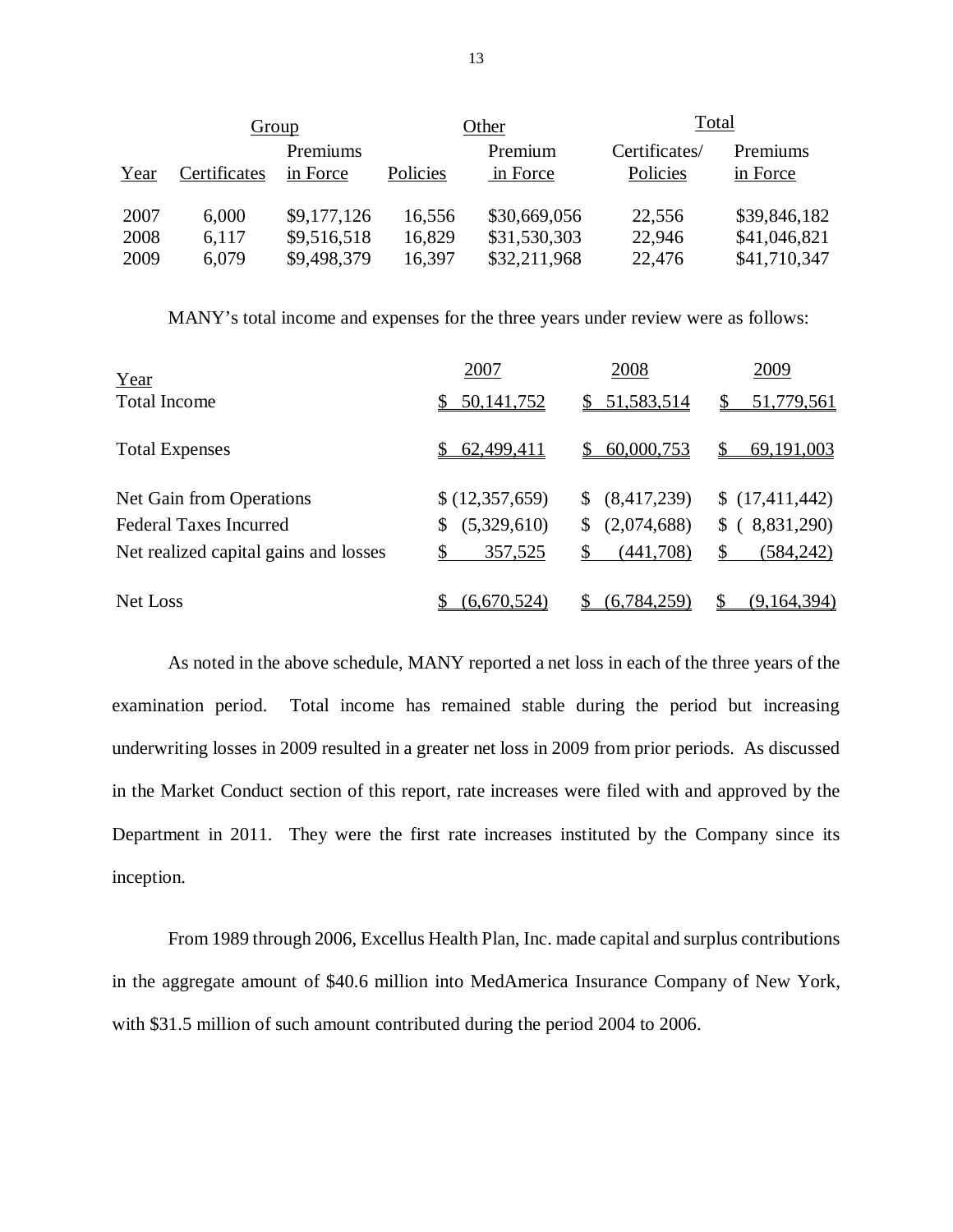During the examination period, the surplus infusions shown in the table below were made by Excellus Health Plan, Inc. to the Company for the purpose of maintaining MANY's capital and surplus at a level in excess of its minimum risk-based capital amount (*Authorized Control Level RBC*), as prescribed by Section 1322 of the New York Insurance Law. MANY's risk based capital ratio was between 3.12 and 3.95 above its authorized control level during the exam period.

| Year  | Surplus Infusion | <b>Total Adjusted</b><br>Capital | <b>Authorized Control</b><br>Level | <b>Risk Based</b><br>Capital Ratio |
|-------|------------------|----------------------------------|------------------------------------|------------------------------------|
| 2007  | \$11,500,000     | \$17,985,767                     | \$4,935,143                        | $3.64$ to 1                        |
| 2008  | \$5,500,000      | \$15,570,474                     | \$4,988,464                        | $3.12$ to 1                        |
| 2009  | \$15,000,000     | \$19,713,847                     | \$4,992,983                        | $3.95$ to 1                        |
| Total | \$32,000,000     |                                  |                                    |                                    |

 MANY filed for and received non-objection letters pursuant to Section 1505(d) of the New York Insurance Law from the Department relative to the above paid-in surplus contributions.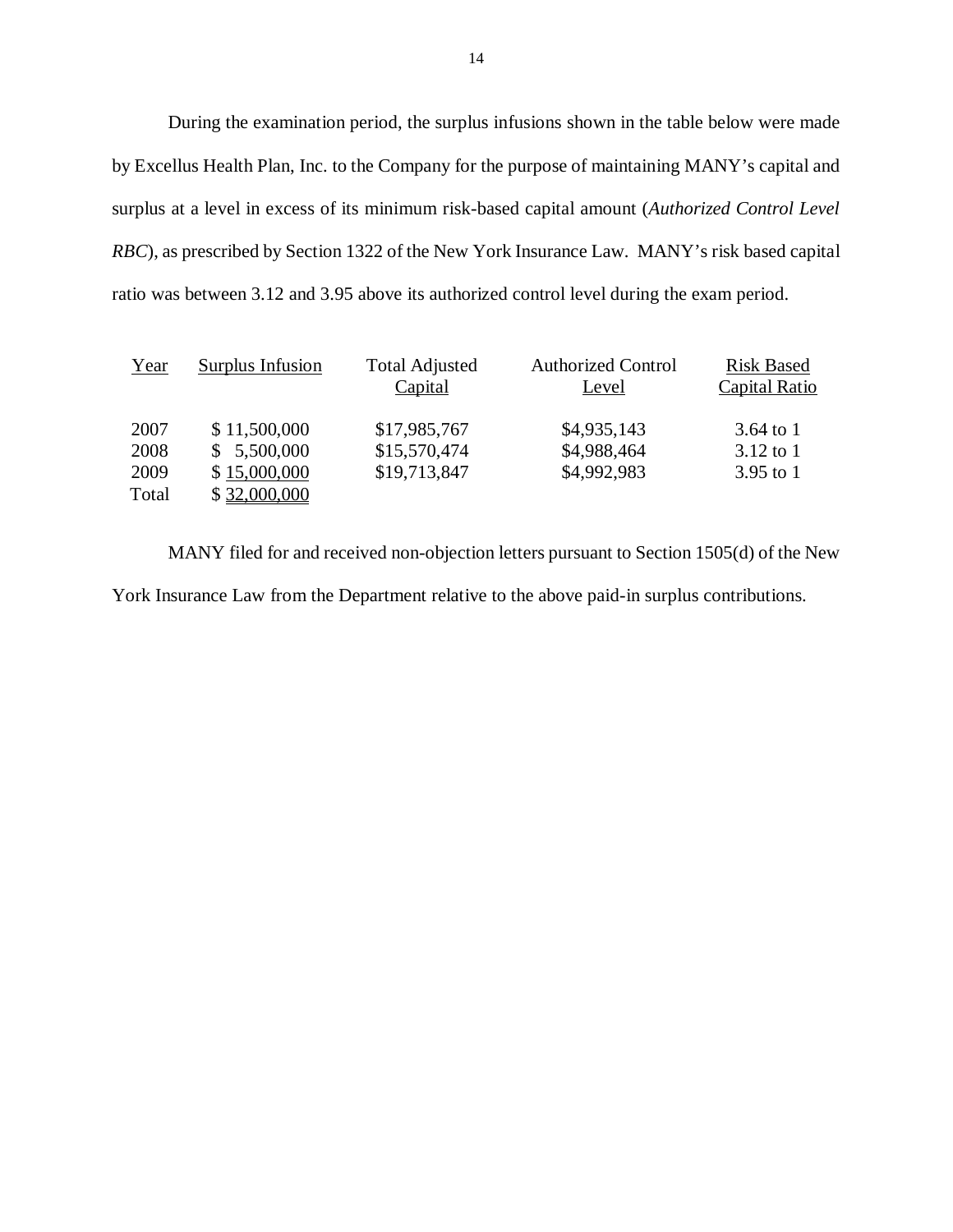#### <span id="page-16-0"></span>D. Holding Company System

 December 31, 2009: The following chart depicts the Company's holding company system as of

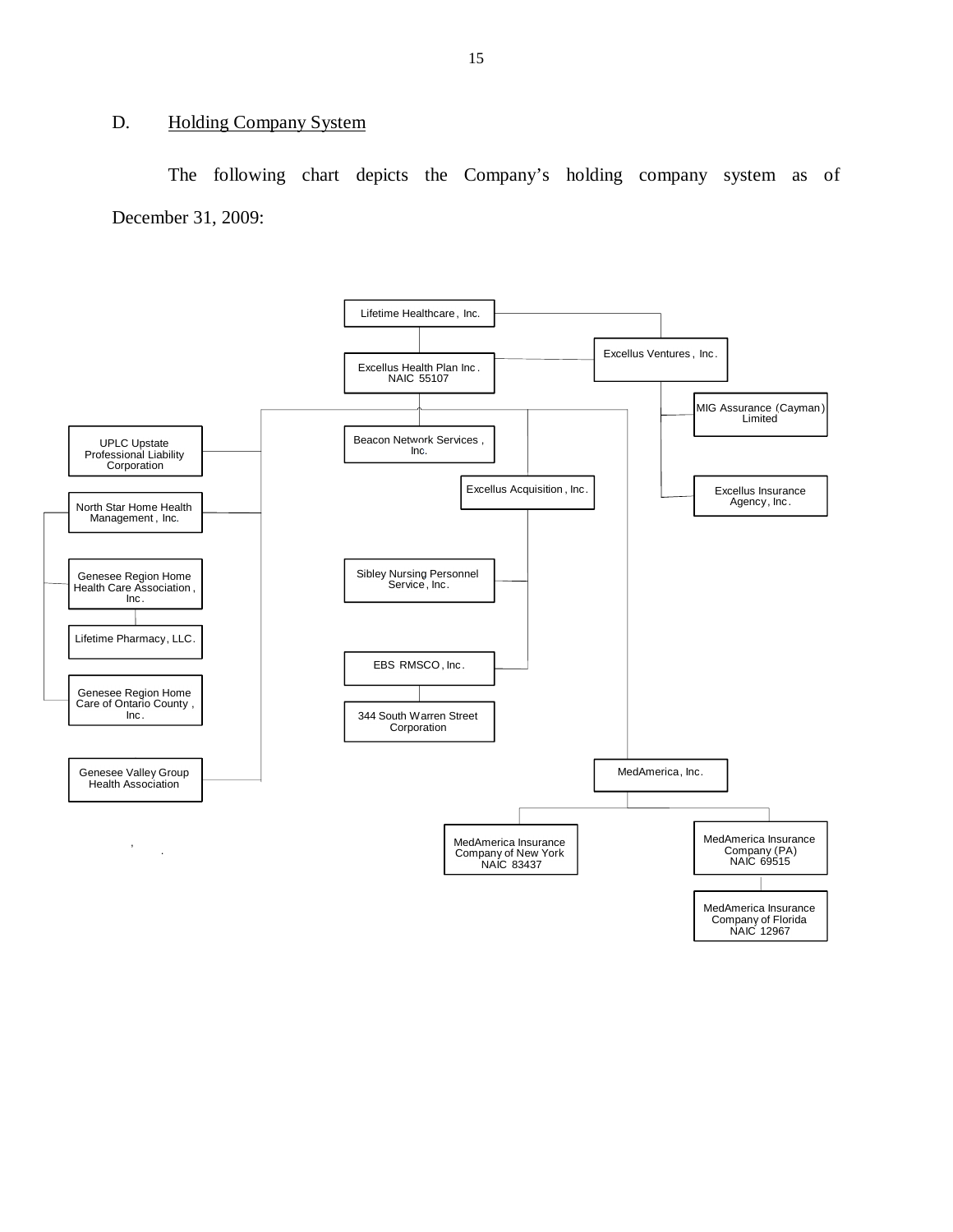statements pursuant to the requirements of Article 15 of the New York Insurance Law and Insurance Regulation No. 52 (11 NYCRR 80). All pertinent filings made during the examination period regarding the aforementioned statute and regulation was reviewed. No problem areas were As a member of a holding company system, the Company is required to file registration noted.

 MedAmerica Insurance Company of New York is a wholly-owned subsidiary of MedAmerica, Inc., which in turn, is a wholly-owned subsidiary of Excellus Health Plan, Inc., a New York domiciled, not-for profit health insurer licensed pursuant to Article 43 of the New York Insurance Law. Lifetime Healthcare, Inc., the Company's ultimate parent, is incorporated in New York State for the purpose of acting as a holding company and acts to promote and improve the efficiency and quality of health care services in the community through the control of various subsidiaries related to the delivery of health care services. It also serves as the holding company for the entire organization and is the sole corporate member of Excellus Health Plan, Inc.

 MedAmerica Insurance Company of Florida was incorporated on March 29, 2007, and was licensed by the Florida Office of Insurance Regulation on June 14, 2007. MedAmerica Insurance Company of Florida is a wholly-owned subsidiary of MedAmerica Insurance Company (MedAmerica PA).

 Effective January 1, 2002, MANY entered into an Administrative Services Agreement with Excellus wherein executive management, staffing of direct services, desktop and network support, human resource services, purchasing services, payroll services, accounts payable services, telecommunication services, office space, and cash flow and investment management services are provided to MANY by Excellus. In addition, EHP provides reserve calculation, premium billing, collecting and reporting, and document services to MANY. The Department issued a "non-objection" letter to the original agreement dated May 4, 2004. An amendment to the agreement was made effective December 5, 2007 with a Department non-objection letter issued dated October 3, 2007. A second amendment to the agreement was effective July 1, 2009, with a Department "non-objection" letter issued September 8, 2009.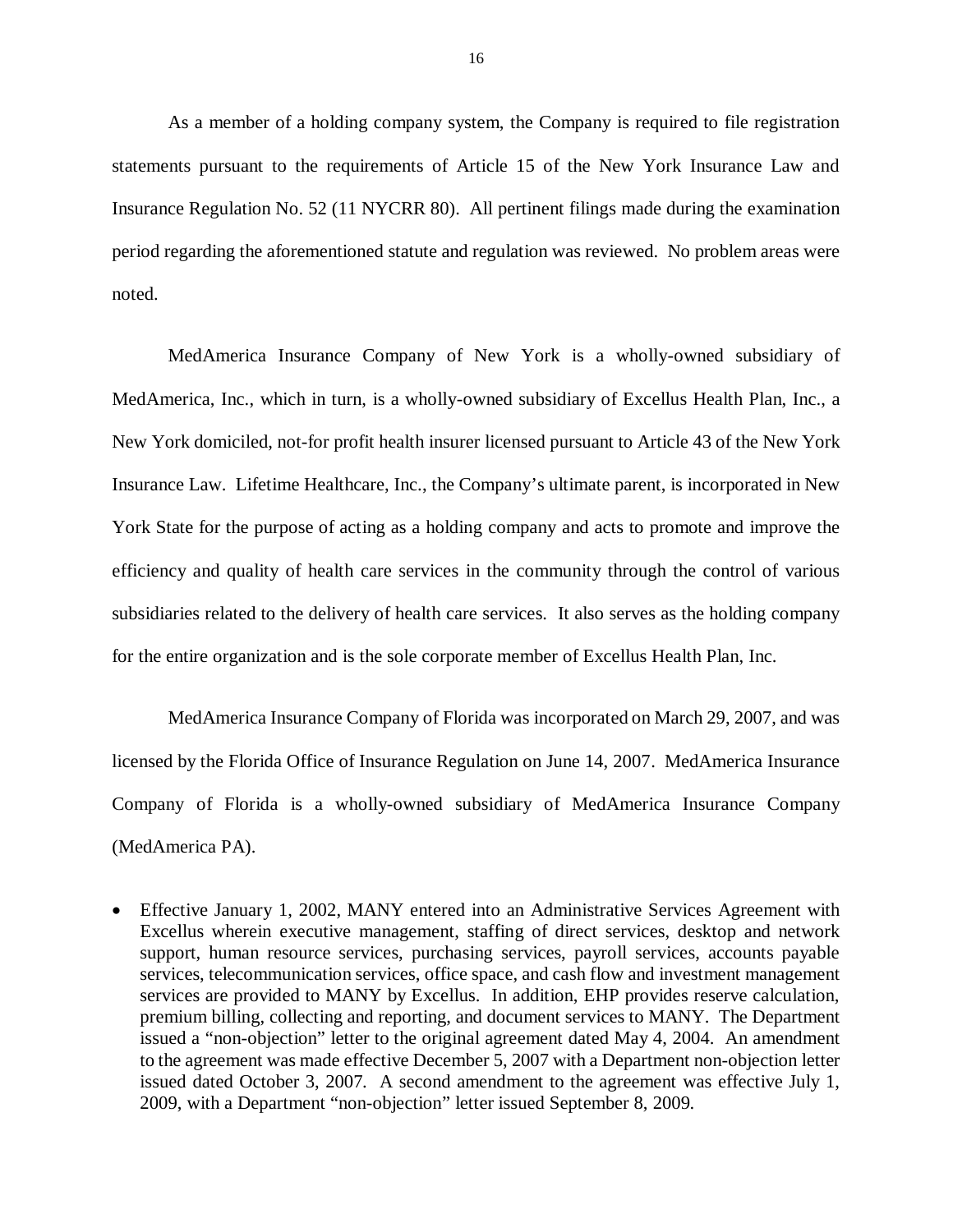- Effective January 1, 2002, MANY also entered into an Administrative Services Agreement with MedAmerica Insurance Company, Inc. ("MAPA") wherein MANY provides MAPA with regular and systematic administrative services including provision of all necessary forms and documents including but not limited to applications and marketing materials, applicant underwriting pursuant to MAPA policies, issuance of policies, payment of commissions, preparation of IRS forms, calculation and remittance of reinsurance premiums, policy administration and record keeping, claim adjudication and payment, preparation and delivery of reports to MAPA, and any other services required for the general administration of policies. Reimbursement is made to MANY on an exact cost basis by MAPA. The Department issued a no-objection letter to the original agreement dated May 4, 2004. The agreement was amended effective February 1, 2008, with a Department "non-objection" letter issued dated March 8, 2008.
- Effective January, 2004, the Company maintained an administrative services agreement with Excellus Insurance Agency, Inc. ("EIA"), wherein office space, computer use, telephonic services, print and mail services, human resources and payroll services and legal services are provided to EIA by MANY. MANY is to invoice EIA for all direct and indirect costs incurred by MANY on an actual cost basis. The Department issued a "non-objection" letter to the original agreement dated July 8, 2004. The agreement was amended July 1, 2009, with the Department "non-objection" letter issued dated September 8, 2009.
- It was also noted that EHP is a party to a federal income tax allocation agreement with its parent, Lifetime Healthcare, Inc. and other eligible domestic subsidiaries, including MANY. The federal income tax allocation agreement filed with the Department contains a provision that complies with Department Circular Letter No. 33 (1979) in that a method is established to ensure the domestic insurers enforceable right to recoup federal income taxes in the event of future net losses. Department on October 5, 2005. The agreement was refiled with the Department on December 14, 2006, to add an escrow account and letter of credit clause and changing the effective date of the agreement to January 1, 2006. On June 29, 2007, the agreement was refiled again with the Department to add additional parties to the agreement and changing the effective date of the agreement to January 1, 2007. The Department issued a "non-objection" letter dated July 12, 2007. The federal income tax allocation agreement was approved by the

It is noted that the consolidated tax allocation agreement was not approved by the board of

directors of MedAmerica Insurance Company of New York.

It is recommended that the board of directors of MedAmerica Insurance Company of New

York approve the consolidated tax allocation agreement.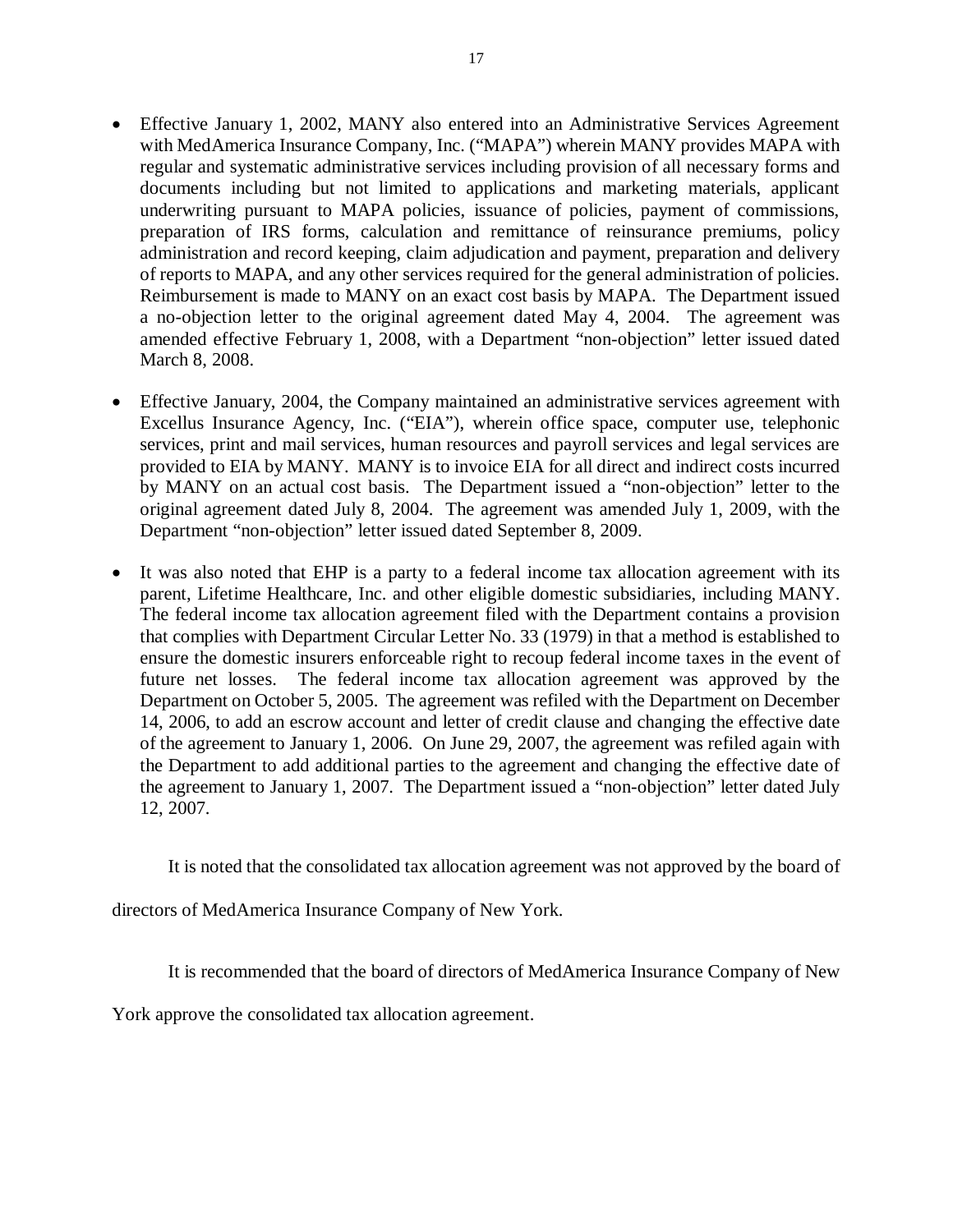<span id="page-19-0"></span> MedAmerica Insurance Company of New York's board subsequently approved the tax allocation agreement as shown in the minutes of its meeting held January 20, 2011.

# Reinsurance E. Reinsurance<br>Assumed Reinsurance

- Hartford Life Insurance Company (Hartford) reinsurance agreement effective October 1, 2001. This is a 100% quota share reinsurance agreement whereby MANY reinsured eight policies as of December 31, 2009. Hartford is a licensed insurer in New York.
- Combined Life Insurance Company of New York reinsurance agreement was effective December 31, 2008. This is a 100% indemnity reinsurance agreement. One hundred and nineteen policies were reinsured by MANY under this agreement at December 31, 2009.

 The Company ceased the assumption of new reinsurance business as of December 31, 2009, although the reinsurance assumed under the above contacts remain in effect as of such date.

#### Ceded Reinsurance

 The Company's reinsurance program, with authorized reinsurers, was established for individual policies issued on or after July 1, 2005. As of December 31, 2009, both of MANY's ceded reinsurance contracts had been terminated for any new business though the contracts were still in effect for prior business ceded prior to such date.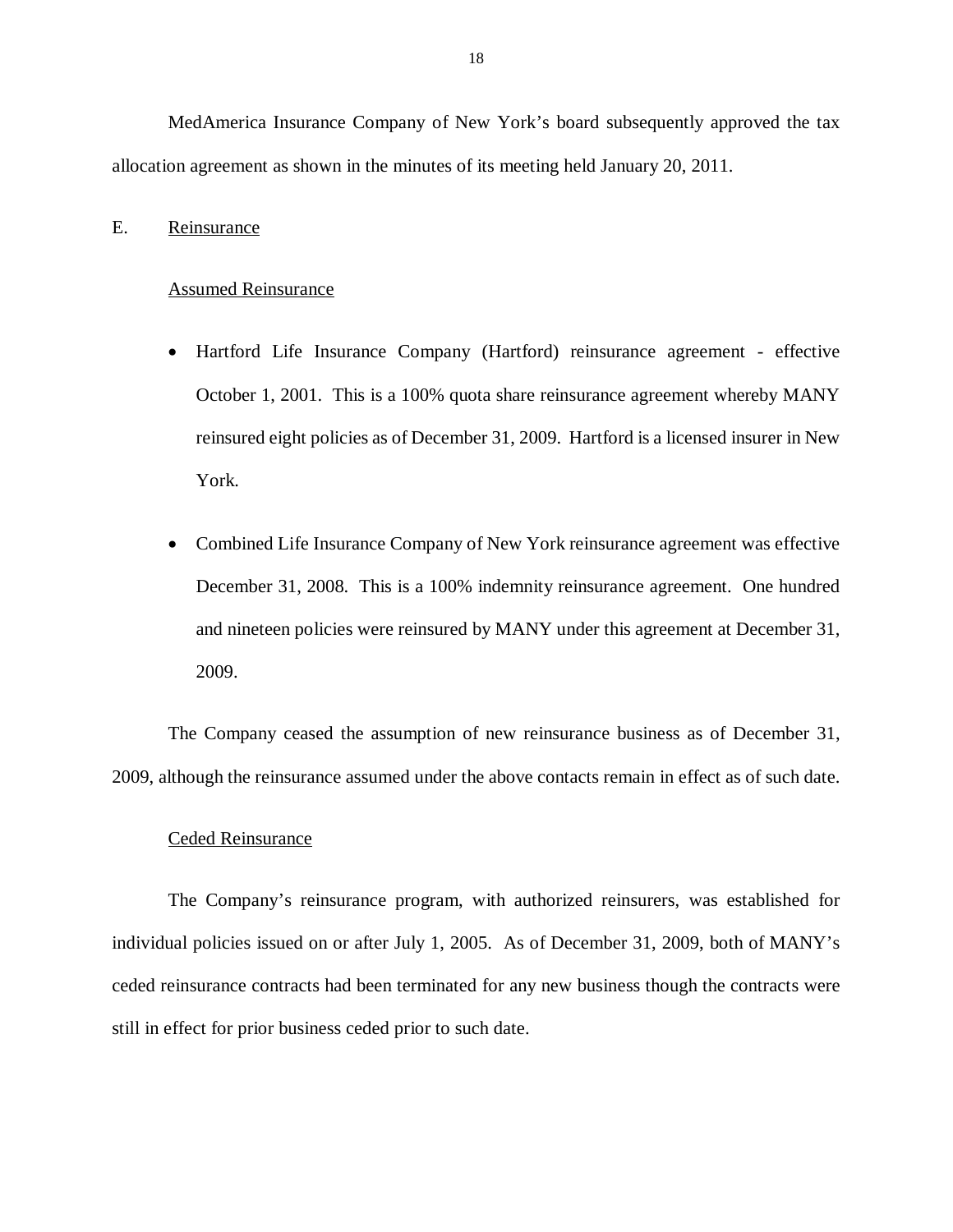<span id="page-20-0"></span>Quota Share Reinsurance - New Business:

- Munich American Reinsurance Company reinsurance agreement effective October 1, 2005. This agreement reinsured, on a first dollar quota share basis, 50% of the monthly benefits on all Simplicity contracts for individual long-term care policies newly issued to those who are fifty (50) years of age or older. This agreement was terminated with regard to new business effective September 30, 2009. Cessions made prior to September 30, 2009 continues on a run-off basis.
- First Central National Life Insurance Company of New York reinsurance agreement effective July 1, 2005. This agreement reinsured, on a first dollar quota share basis, 25% of the monthly benefits on all Simplicity individual long-term care policies with no age restriction in place. This agreement was terminated with regard to new business on December 31, 2006. Cessions made prior to December 31, 2006 continues on a run-off basis.

 All agreements contained the required language, including an insolvency clause, meeting the requirements of Section  $1308(a)(2)(A)(i)$  of the New York Insurance Law.

#### F. Significant Operating Ratios

 The following ratios have been computed as of December 31, 2009, based upon the results of this examination:

| Net premiums written in 2009                                                               |                     |
|--------------------------------------------------------------------------------------------|---------------------|
| to Surplus as regards policyholders                                                        | $2.1 \text{ to } 1$ |
| Liabilities to Liquid assets (cash and invested assets)<br>less investments in affiliates) | 98.67%              |
| Premiums in course of collection to Surplus                                                |                     |
| as regards policyholders                                                                   | 0.23%               |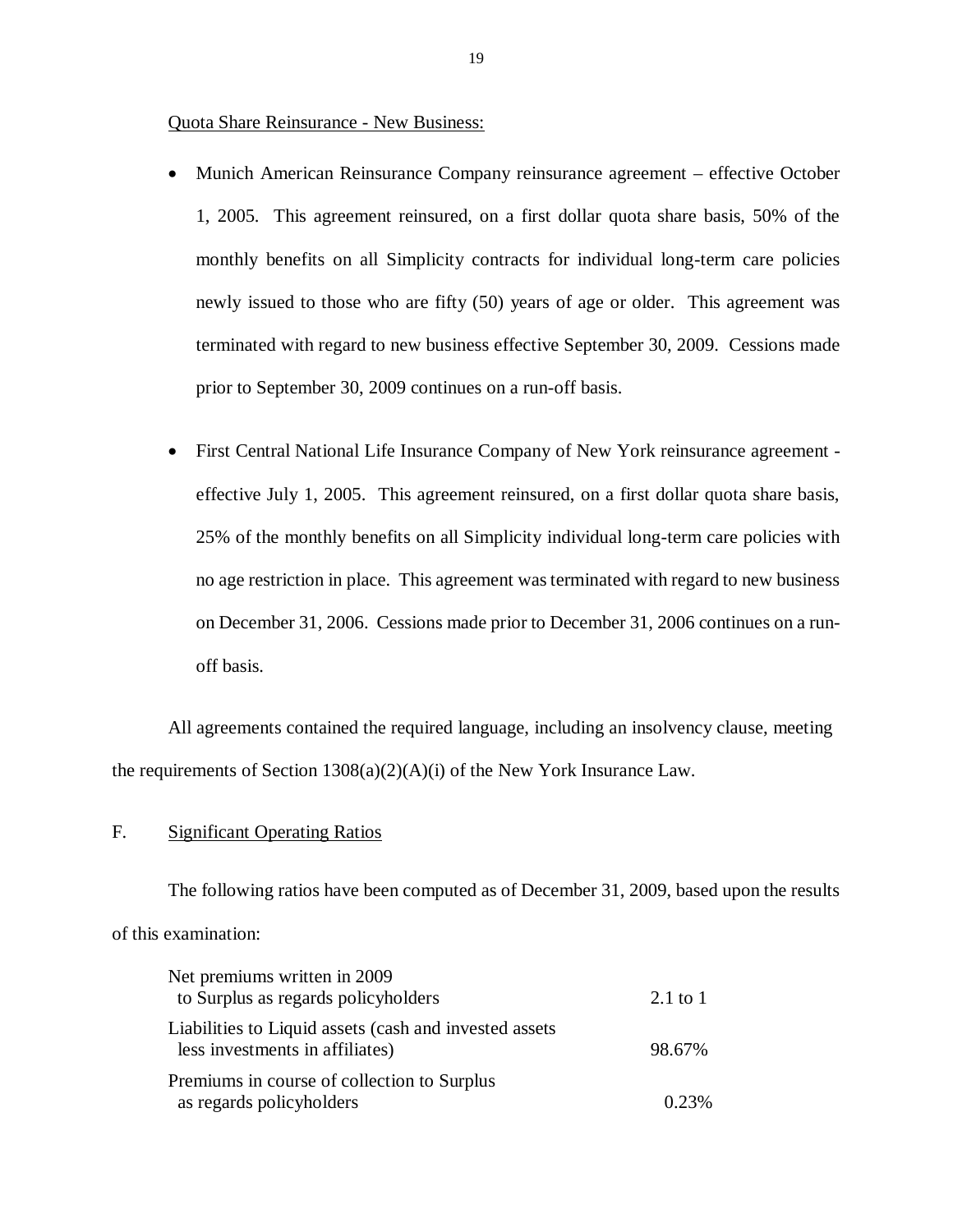<span id="page-21-0"></span> The above ratios fall within the benchmark ranges set forth in the Insurance Regulatory Information System of the National Association of Insurance Commissioners.

#### G. Accounts and Records

 During the course of the examination, it was noted that the Company's treatment of certain items was not in accordance with statutory accounting principles and/or annual statement instructions. A description of such items is as follows:

 In its supplemental compensation exhibit filed with its 2009 annual statement, MANY included payments made to senior officers under its variable pay program as "other compensation" rather than "bonuses". As the payments under the variable pay program is dependent upon performance goals the amounts should have been reported as bonuses.

 It is recommended that MedAmerica Insurance Company of New York report payments made under the variable pay program as bonuses rather than other compensation on the supplemental compensation exhibit within its annual statement filings.

 MedAmerica Insurance Company of New York began including payments made under the variable pay program as bonuses on its supplemental compensation exhibit filings as of the 2010 annual statement filing.

 During the examination period, the Company failed to file its required Denial, Lapse and Replacement reports as required by Section 326 of the Health Insurance Portability and Accountability Act (amending certain sections of the Federal Internal Revenue Code) with the Department for calendar year 2008, when due. The Denials, Lapse and Replacement reports are to be filed with the Superintendent of Financial Services each year by June 30.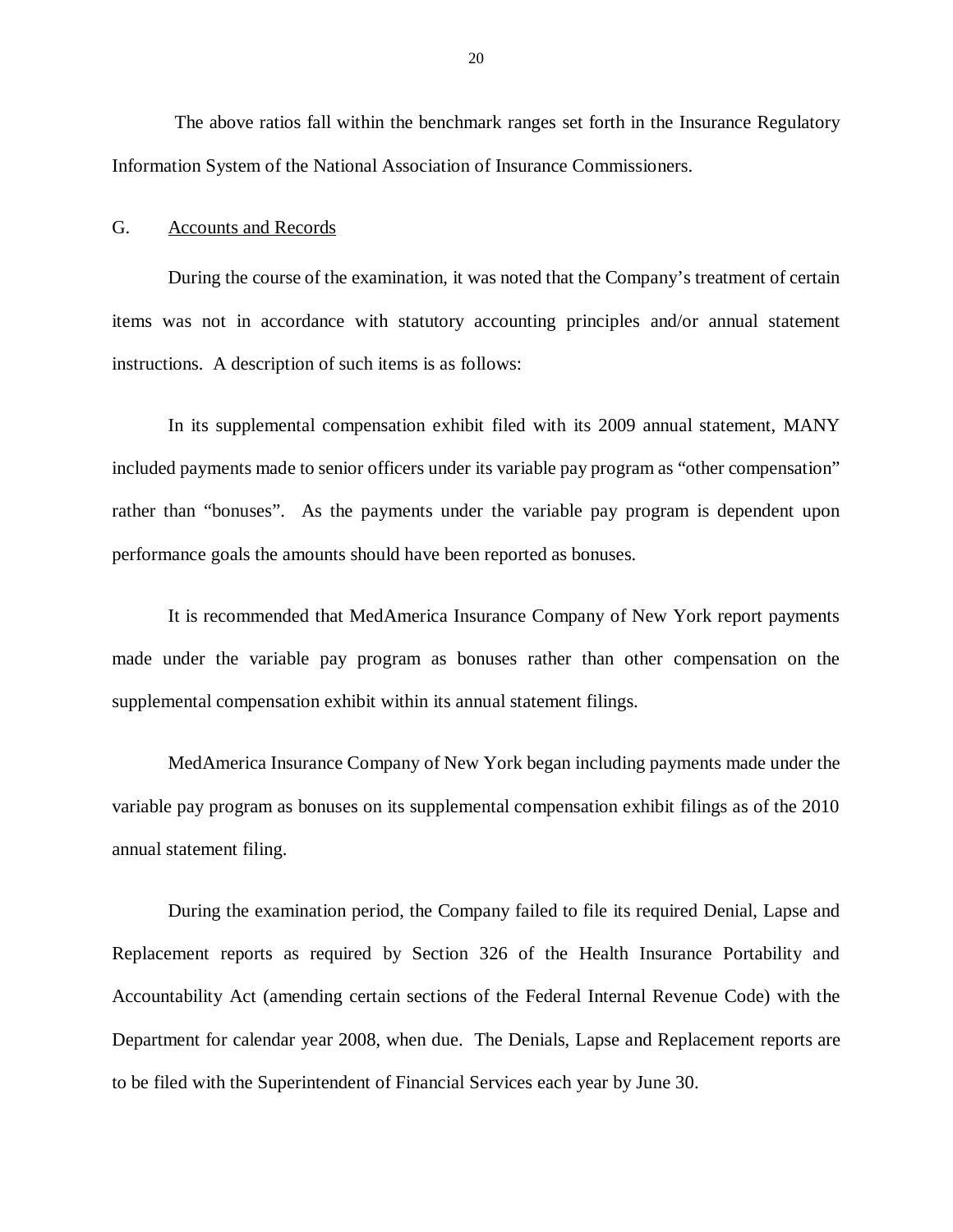<span id="page-22-0"></span> It is recommended that MedAmerica Insurance Company of New York file its Denials, Lapse and Replacement reports with the Superintendent of Financial Services each year by June 30.

#### H. **Information Technology**

 Information Technology ("IT") at MANY is used for the delivery of services and products, and to provide support for all management processes. Accordingly, a review of MANY's IT systems and related operations was performed.

 The Company shares the same computer systems as its parent, MedAmerica, Inc.. The Eclipse system is the only stand-alone system used and maintained by the MedAmerica companies. The Eclipse system is used for premium billing, claims processing, reinsurance and agents balances. The other IT systems used by the MedAmerica companies are Excellus systems and are maintained by Excellus. Among these systems is the general ledger (accounting) system "Lawson", investment system "EPS", operations center, database and network security.

 The examiner evaluated MANY's response to the Department's information technology questionnaire, the information system internal control testing performed by its independent auditors, Deloitte and Touche, and the IT reviews conducted by the Pennsylvania Department of Insurance of MedAmerica Insurance Company and by this Department of Excellus Health Plans as of December 31, 2008.

 As a result of the procedures performed, the examination team obtained reasonable assurance that information technology general controls and general application controls were functioning as management intended and that an effective system of internal controls is in place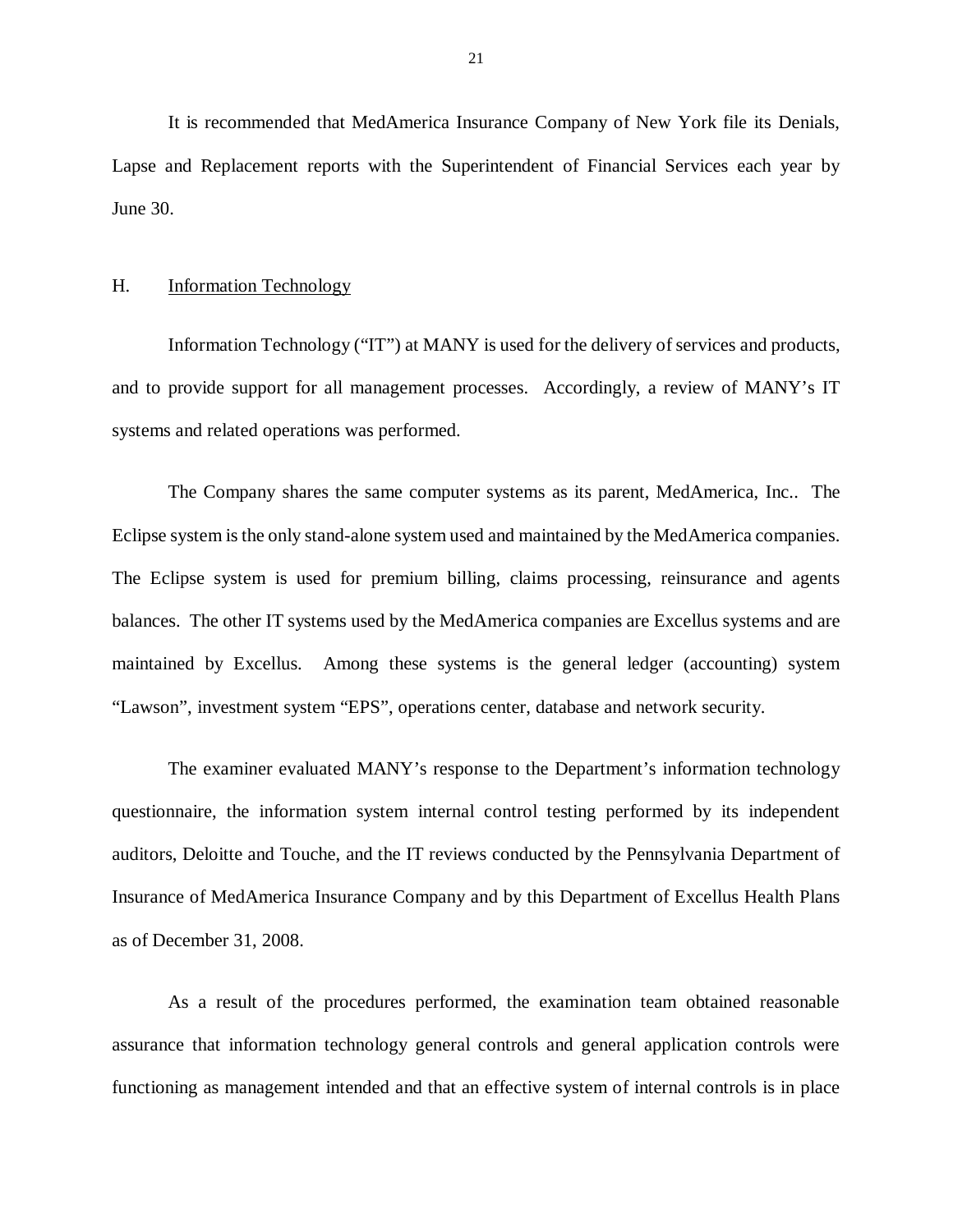and conducive to the accuracy and reliability of financial information processed and maintained by the Company except for the following:

 During the review of IT controls, it was noted that MedAmerica Insurance Company of New York did not maintain documentation of the testing of application changes conducted during the examination period and the approval of the IT manager of such test results. MedAmerica Insurance Company of New York only notes that testing was done and passed.

 the approval of the IT manager of such test results. It is recommended that documentation be maintained for the application change testing and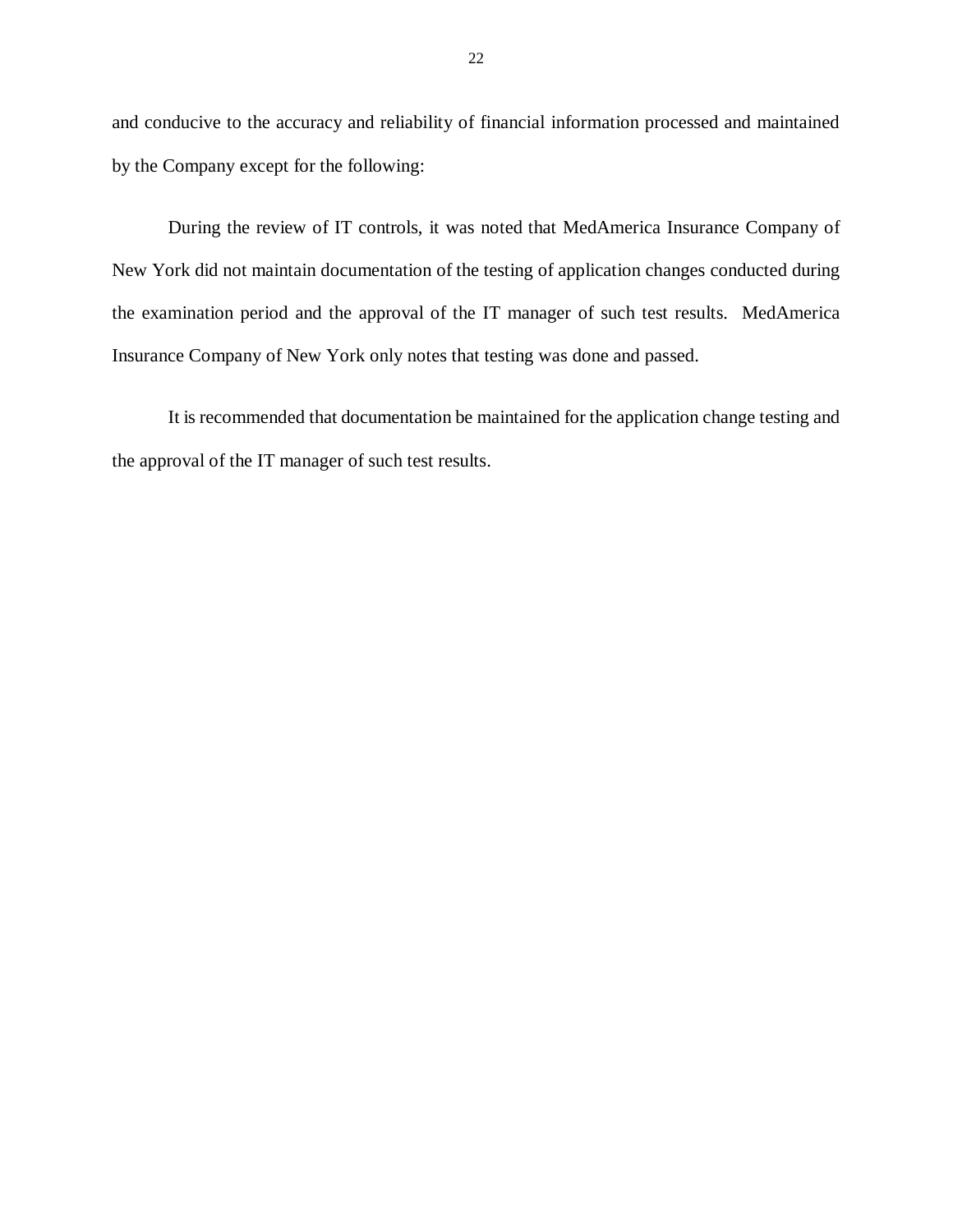#### **3. FINANCIAL STATEMENTS**

<span id="page-24-0"></span> The following statements show the assets, liabilities, and capital and surplus as of December 31, 2009, as contained in the Company's 2009 filed annual statement, a condensed summary of operations and a reconciliation of the capital and surplus account for each of the years under review.

 Deloitte & Touche LLP ("Deloitte") was retained by the Company to audit the Company's combined statutory basis statements of financial position as of December 31<sup>st</sup> of each year in the examination period, and the related statutory-basis statements of operations, capital and surplus, and cash flows for the year then ended.

 Deloitte concluded that the statutory financial statements presented fairly, in all material respects, the financial position of the Company at the respective audit dates. Balances reported in these audited financial statements were reconciled to the corresponding years' annual statements with no discrepancies noted except for the Company's loss reserves where a under reservation was noted.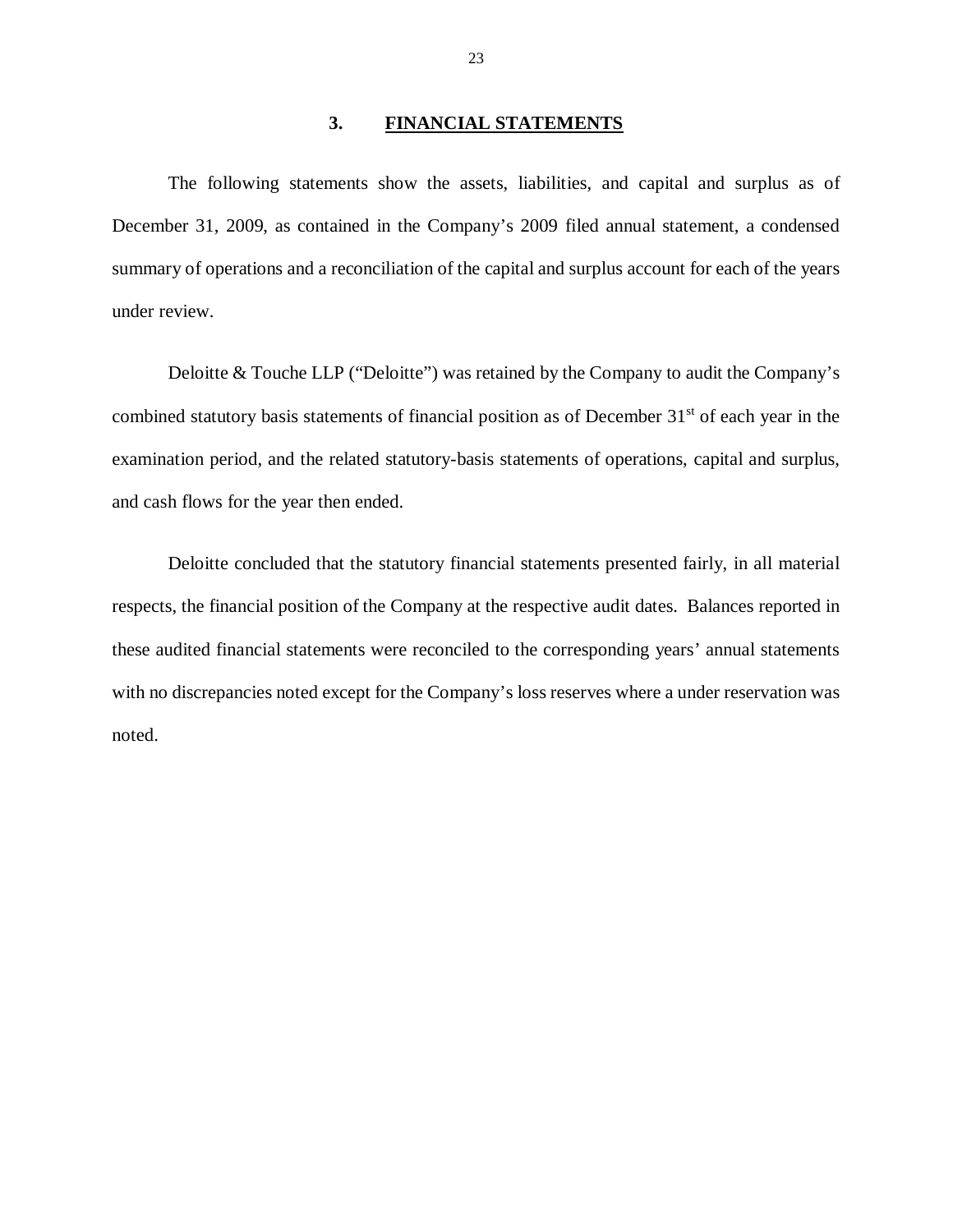#### **Balance Sheet**

#### Assets

| <b>Bonds</b>                                                            | \$283,306,239    |
|-------------------------------------------------------------------------|------------------|
| Cash and short-term investments                                         | 31,108,869       |
| Investment income due and accrued                                       | 3,958,223        |
| Uncollected premiums and agents' balances in the course of collection   | 716,800          |
| Current federal and foreign income tax recoverable and interest thereon | 5,490,210        |
| Net deferred tax assets                                                 | 3,214,313        |
| Receivables from parent, subsidiaries and affiliates                    | 1,052,630        |
| Aggregate write-ins for other than invested assets                      | 123,180          |
| <b>Total assets</b>                                                     | \$328,970,464    |
| <b>Liabilities</b>                                                      |                  |
| Aggregate reserve for accident and health contracts                     | \$295,168,479    |
| Contract claims - accident and health                                   | 3,324,572        |
| Premiums and annuity considerations for life accident                   |                  |
| and health received in advance                                          | 869,893          |
| Other amounts payable on reinsurance                                    | 222,527          |
| Interest maintenance reserve                                            | 2,057,767        |
| Commissions to agents due or accrued                                    | 4,524            |
| General expenses due and accrued                                        | 4,536,375        |
| Asset valuation reserve                                                 | 974,529          |
| Payable to parent, subsidiaries and affiliates                          | 1,132,367        |
| Liability for amounts held under uninsured accident and health plans    | 1,198,576        |
| Payable for securities                                                  | 357,046          |
| Conditional receipts                                                    | 384,496          |
| <b>Total liabilities</b>                                                | \$310,231,151    |
| <b>Capital and Surplus</b>                                              |                  |
| Common stock                                                            | \$<br>1,800,000  |
| Gross paid-in and contributed surplus                                   | 72,067,245       |
| Aggregate write-ins for special surplus funds                           | 1,588,614        |
| Unassigned funds                                                        | (56,716,541)     |
| Total capital and surplus                                               | 18,739,318<br>\$ |
| Total liabilities, capital and surplus                                  | \$328,970,469    |

l. and no liability has been established herein relative to such contingency. Note: The Internal Revenue Service has not conducted any audits of the income taxes filed on behalf of the Company through tax year 2009. The examiner is unaware of any potential exposure of the Company to any tax assessments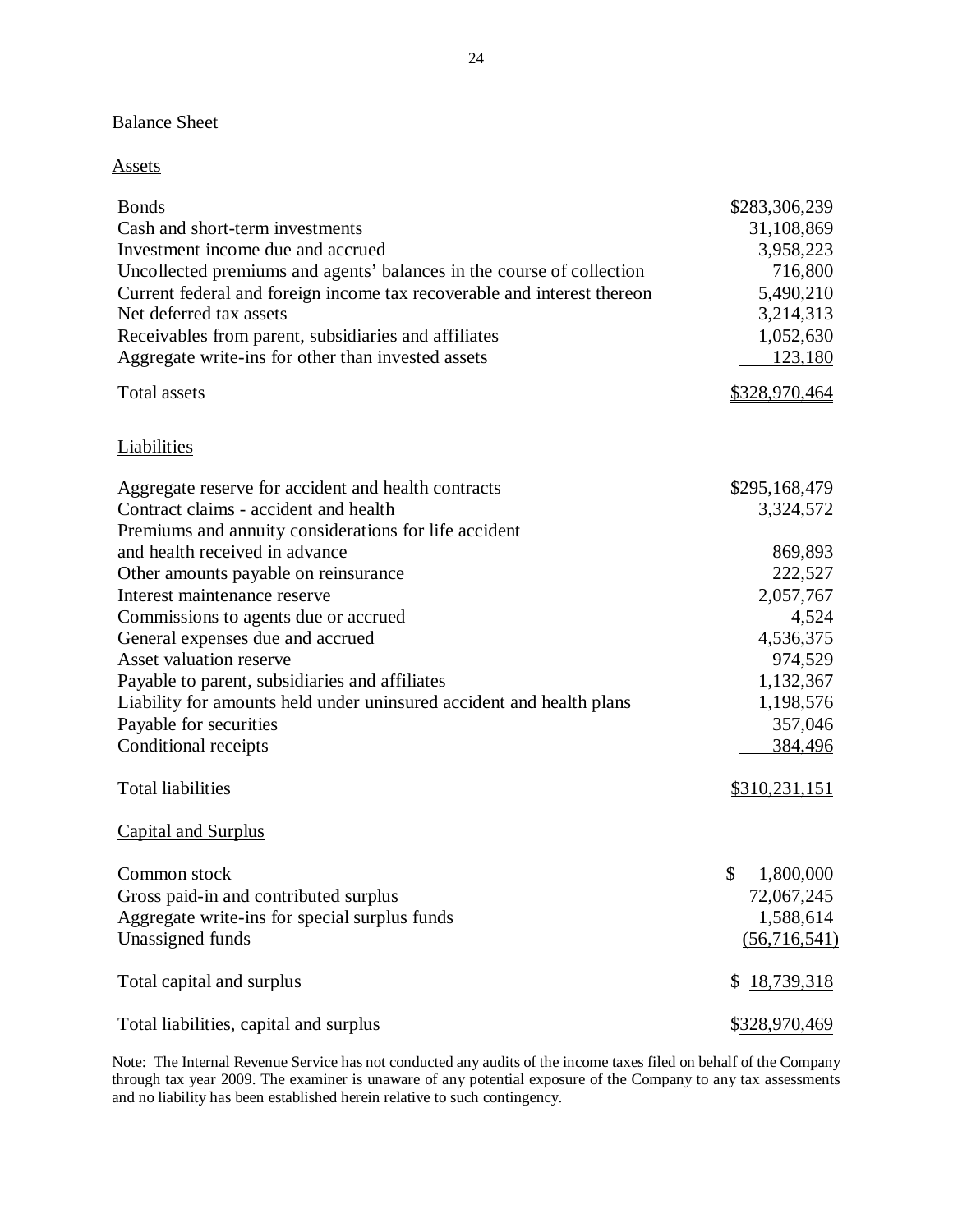#### B. Statement of Revenue, Expenses and Capital and Surplus

Capital and surplus increased \$3,570,331 during the three-year examination period,

January 1, 2007 through December 31, 2009, detailed as follows:

# Income

| Net premium income                               | 118,558,331      |                   |
|--------------------------------------------------|------------------|-------------------|
| Net investment income                            | 28, 269, 134     |                   |
| Amortization of the interest maintenance reserve | 4,173,545        |                   |
| Commission and expenses allowance on             |                  |                   |
| reinsurance ceded                                | 2,503,817        |                   |
| Total revenues                                   |                  | 153,504,827<br>\$ |
| <b>Expenses</b>                                  |                  |                   |
| Disability benefits and benefits paid under      |                  |                   |
| accident and health contracts                    | \$<br>48,211,252 |                   |
| Increase in aggregate reserves of accident and   |                  |                   |
| health contracts                                 | 115,962,648      |                   |
| Commissions on premiums                          | 15,467,501       |                   |
| Commissions on reinsurance assumed               | 26,674           |                   |
| General insurance expenses                       | 8,889,351        |                   |
| Insurance taxes, licenses and fees, excluding    |                  |                   |
| federal income taxes                             | 3,133,741        |                   |
| Total expenses                                   |                  | 191,691,167       |
| Net underwriting loss                            |                  | \$ (38, 186, 340) |
| Net realized capital loss                        |                  | (668, 425)        |
| Net loss before federal income taxes             |                  | (38, 854, 765)    |
| Federal income taxes incurred                    |                  | (16, 235, 588)    |
| Net loss                                         |                  | \$ (22,619,177)   |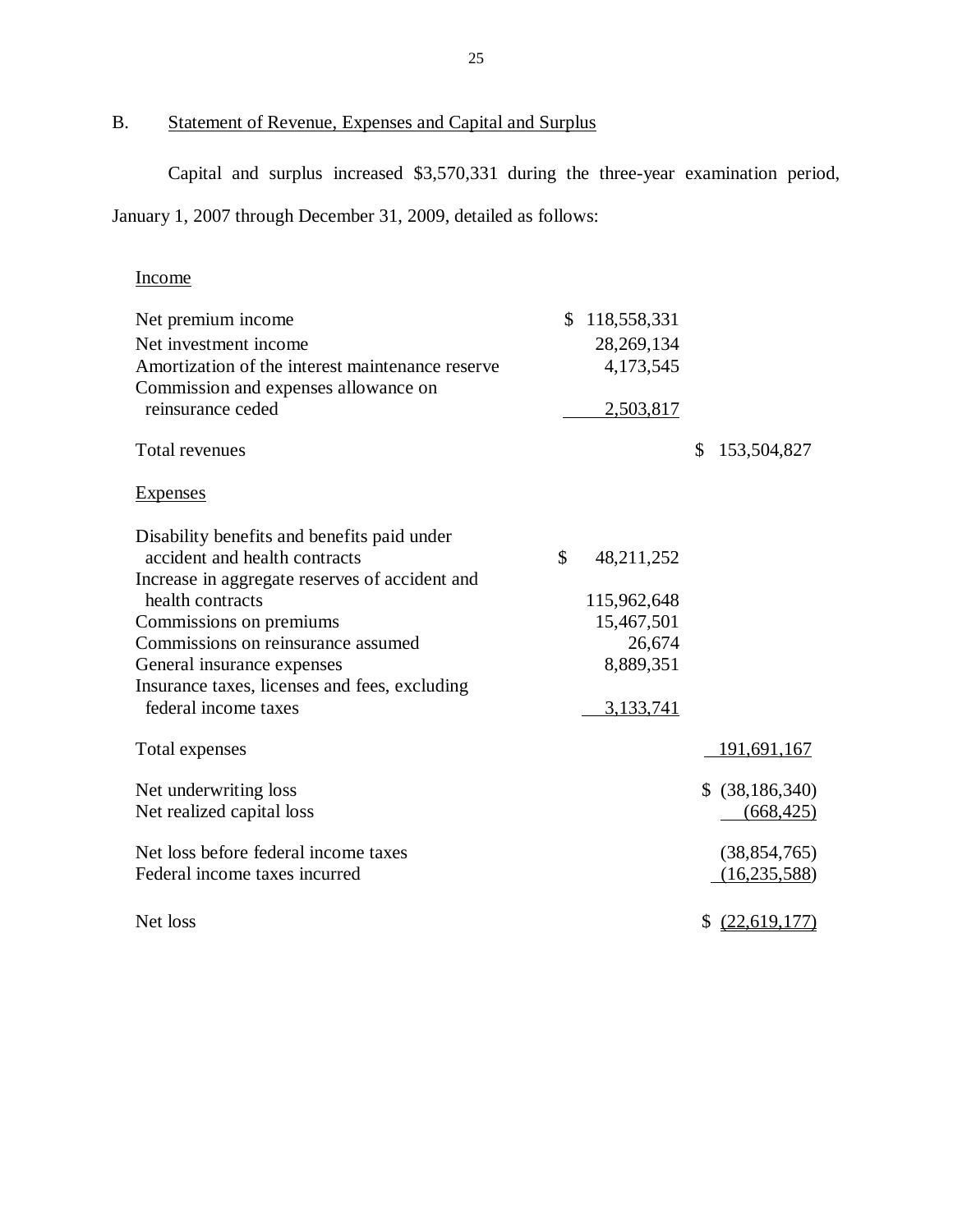#### Change in Capital and Surplus

Capital and surplus, per report on

|                                          | Gains in<br>Surplus | Losses in<br>Surplus |            |
|------------------------------------------|---------------------|----------------------|------------|
| Net loss                                 |                     | \$22,619,177         |            |
| Change in deferred income tax            | \$<br>168,225       |                      |            |
| Change in non-admitted assets            |                     | 6,592,803            |            |
| Change in asset valuation reserve        |                     | 974,529              |            |
| Paid in surplus                          | 32,000,000          |                      |            |
| Aggregate write-ins for gains in surplus | 1,588,615           |                      |            |
| Net increase in capital and surplus      |                     |                      | 3,570,331  |
| Capital and surplus, per report on       |                     |                      |            |
| examination as of December 31, 2009      |                     |                      | 18,739,318 |

# **4. AGGREGATE RESERVE FOR ACCIDENT AND HEALTH CONTRACTS**

 generally accepted actuarial principles and practices and was based on statistical information contained in the Company's internal records and in its filed annual statements as verified by the examiners. The examination reserve was based upon actual payments made through a point in time, plus an estimate for claims remaining unpaid at that date. Such estimate was calculated based on actuarial principles, which utilized the Company's experience in projecting the ultimate cost of claims incurred on or prior to December 31, 2009. The examination analysis of the claims unpaid reserves was conducted in accordance with

 As a result of this review, the Department determined that the Company's reserve as of the examination date was understated in relation to its surplus position.

26

examination as of December 31, 2006  $\qquad \qquad$  \$ 15,168,987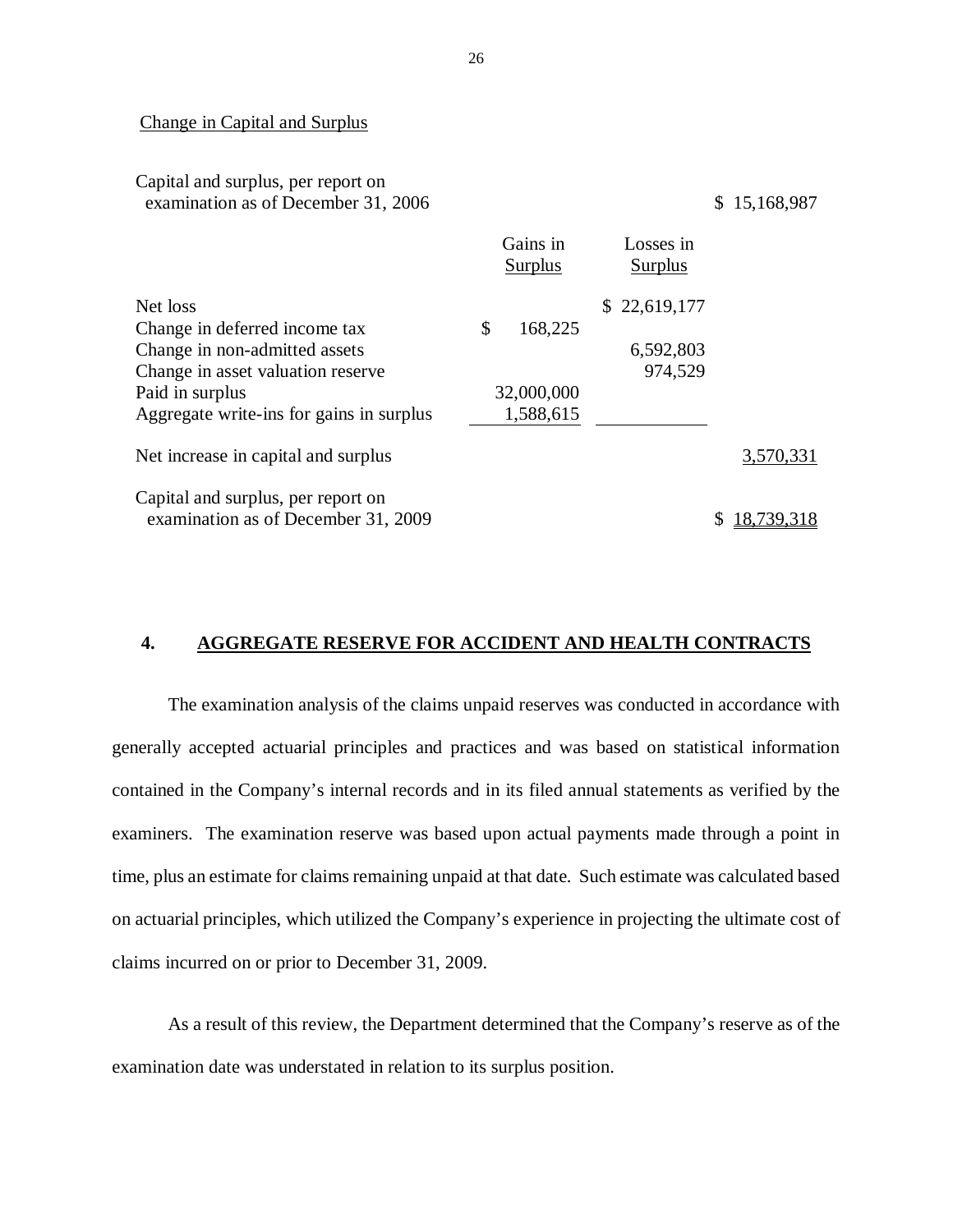<span id="page-28-0"></span> Subsequent to the examination period and prior to the date of this report, the Department's findings were addressed through reserve strengthening, receipt of approval for premium rate increases for most of its existing policies, and the cessation of the sale of new products. This is further detailed in the Subsequent Events section of this report on examination.

#### **5. MARKET CONDUCT ACTIVITIES**

 In the course of this examination, a review was made of the manner in which the Company conducts its business and fulfills its contractual obligations to policyholders and claimants. The review was general in nature and is not to be construed to encompass the more precise scope of a market conduct examination. The review was directed at the practices of the Company in the following major areas:

 Claims processing Notices to policyholders Rating

#### A. New York State Public Employee Retiree Long Term Care Contract (NYPERL Contract)

 MedAmerica Insurance Company of New York filed for rate increases on its NYPERL Contract that were approved by the Department on January 11, 2011. The NYPERL Contract is a group contract issued to the New York State Department of Civil Service ("DCS"). NYPERL issued certificates under this group contract to DCS employees. Certificate holders under the NYPERL Contract can have either New York State (NYS) Partnership or non-Partnership (traditional) long term care insurance.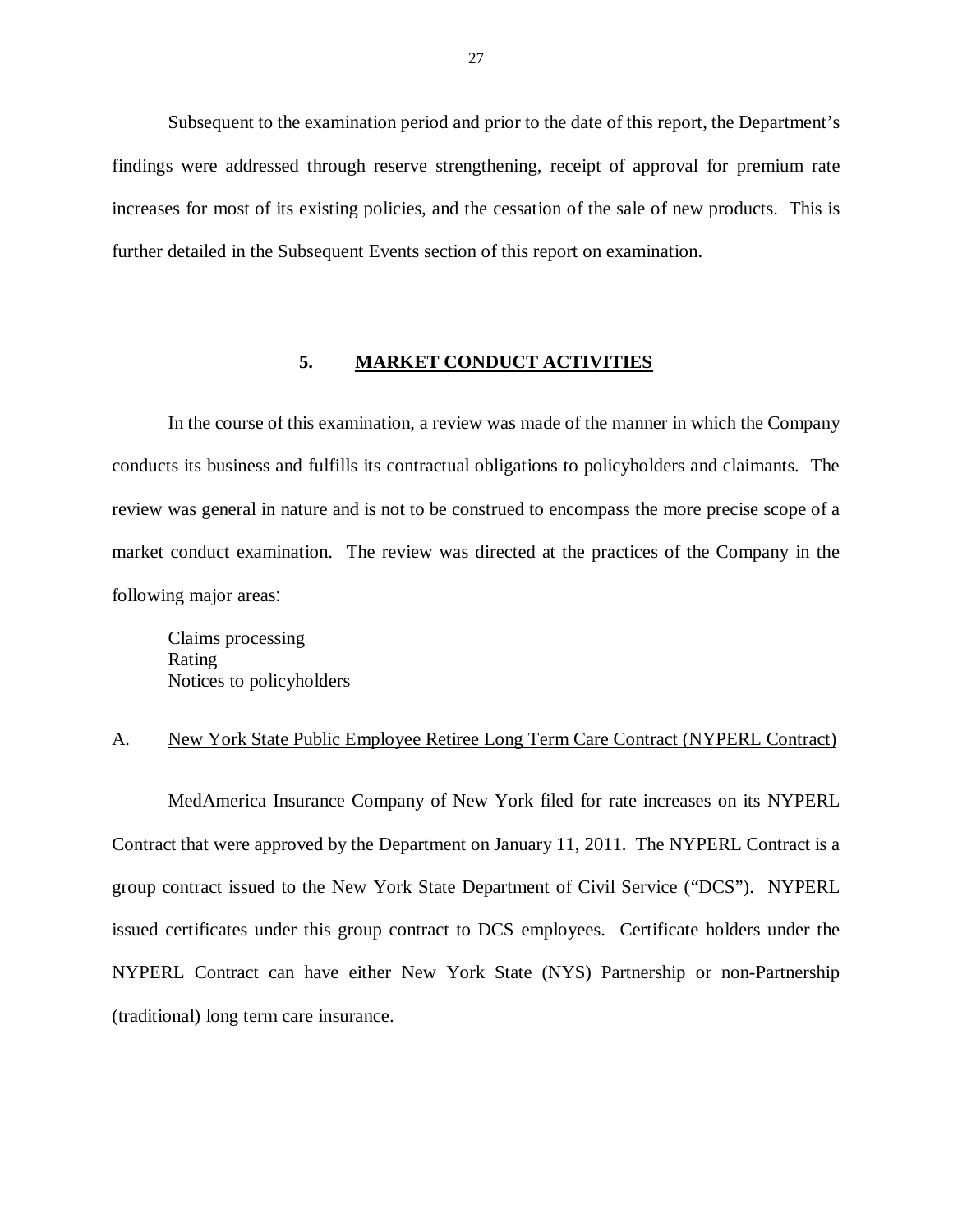NYS Partnership insurance certificate holders have purchased qualifying insurance benefits under the NYS Partnership for Long Term Care Program ("Program"). If those NYS Partnership insurance certificate holders keep their qualifying insurance benefits in-force, exhaust their qualifying insurance benefits on long term care service expenses and otherwise meet Program requirements, then those NYS Partnership insurance certificate holders can have New York State Medicaid pay for their long term care services without first spending down their assets (Medicaid Asset Disregard Protection). Those NYS Partnership insurance certificate holders will have to contribute toward long term care services received in accordance with usual Medicaid rules.

 With regard to the implementation of the above mentioned rate increase, MANY was responsible for informing the certificate holders of the rate increase by means of a rate increase notice and for providing counseling to the certificate holders relative to the various policy options provided to the certificate holder regarding the rate increase, through their customer service hotline. Certificate holders were given three main options regarding the increase; accepting the increase and paying the additional premium, decreasing benefits to offset the premium increase and canceling the policy and accepting the Company's non-forfeiture option.

Section 1117(b)(4) of the New York Insurance Law states the following in part:

 "(b) The Superintendent may authorize such contracts in connection with a plan for long term care pursuant to the following criteria:… (4) the plan, the contract and other materials describing the plan fully and clearly state the benefits and limitations of such plan;…"

 A review of the rate increase notices and the Company's customer service hotline found the following: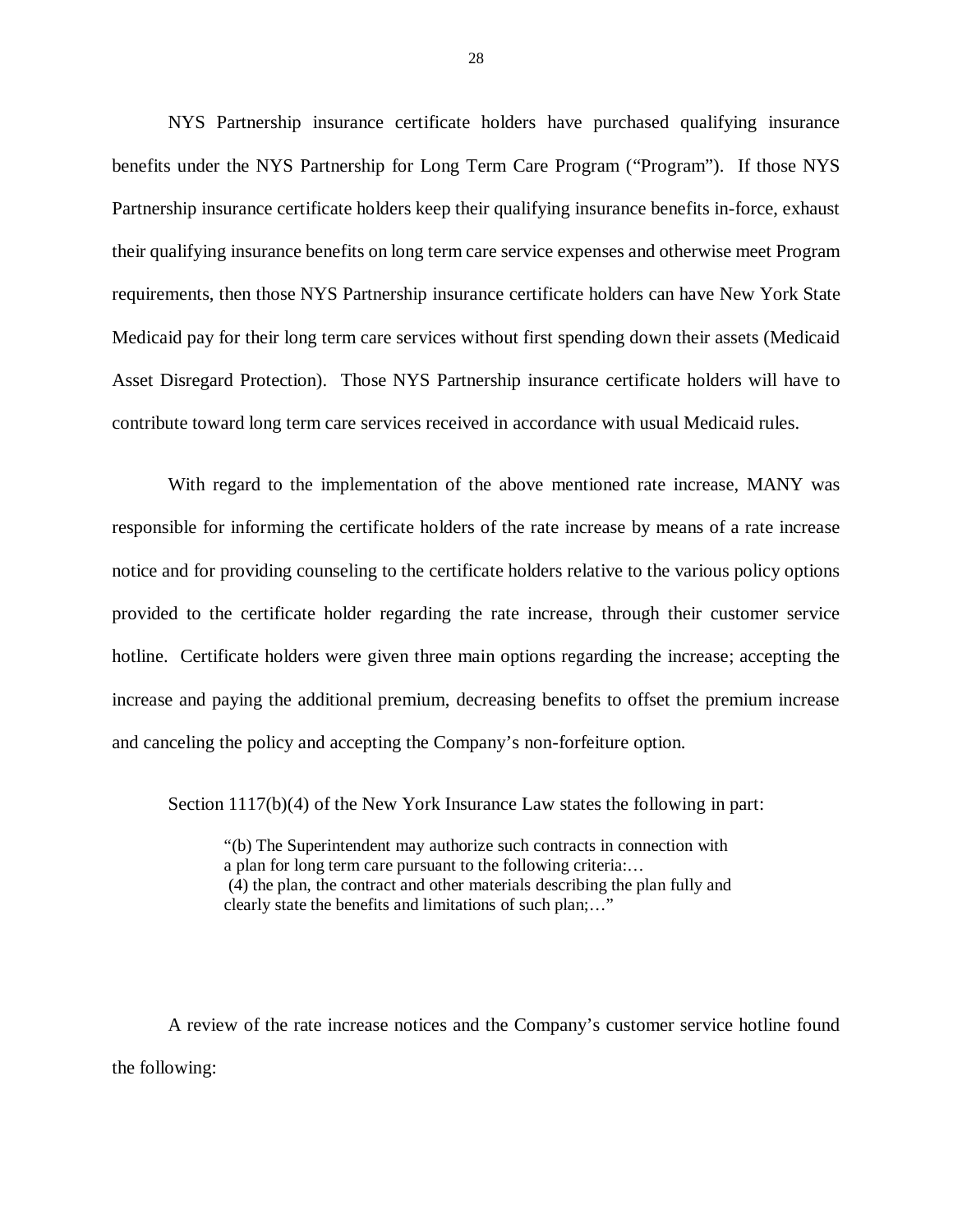- The rate increase notice was not sufficiently clear in describing to the certificate holder what the insured should do if they choose to accept the rate increase.
- The rate increase notice did not inform the certificate holder of the level to which the certificate holder could reduce their benefits before going below the minimum benefit levels that apply to the policy and are required to be maintained in order for the certificate holder to retain Medicaid Asset Disregard Protection relative to Partnership policies.
- The rate increase notice did not sufficiently explain that the non-forfeiture benefit described in the rate notice was a limited benefit that would not adequately provide comprehensive long term care benefits, and that current Partnership certificate holders would lose their Medicaid Asset Disregard Protection benefit if they selected the non-forfeiture option.
- The examiner's on-site review of MANY's customer service area found that the customer service representatives did not have the latest version of the Company's frequently asked question (FAQ) script relative to the rate increase options and the consequences of the selection of each option.

 It is recommended that the Company comply with Section 1117(b)(4) of the New York Insurance Law when providing rate increase letters to describe more clearly the action the certificate holder should take if the certificate holder chooses to continue his/her current coverage and pay the rate increase.

 It is recommended that the rate increase letter describe the level of benefit reduction that Partnership certificate holders may choose before reaching the minimum benefit levels needed to retain their Medicaid Asset Disregard Protection benefit.

 It is recommended that the rate increase letter emphasize that the non-forfeiture benefit option is a limited benefit that would not adequately provide comprehensive long term care benefits, and that Partnership certificate holders would lose their Medicaid Asset Disregard Protection benefit if they choose the non-forfeiture benefit.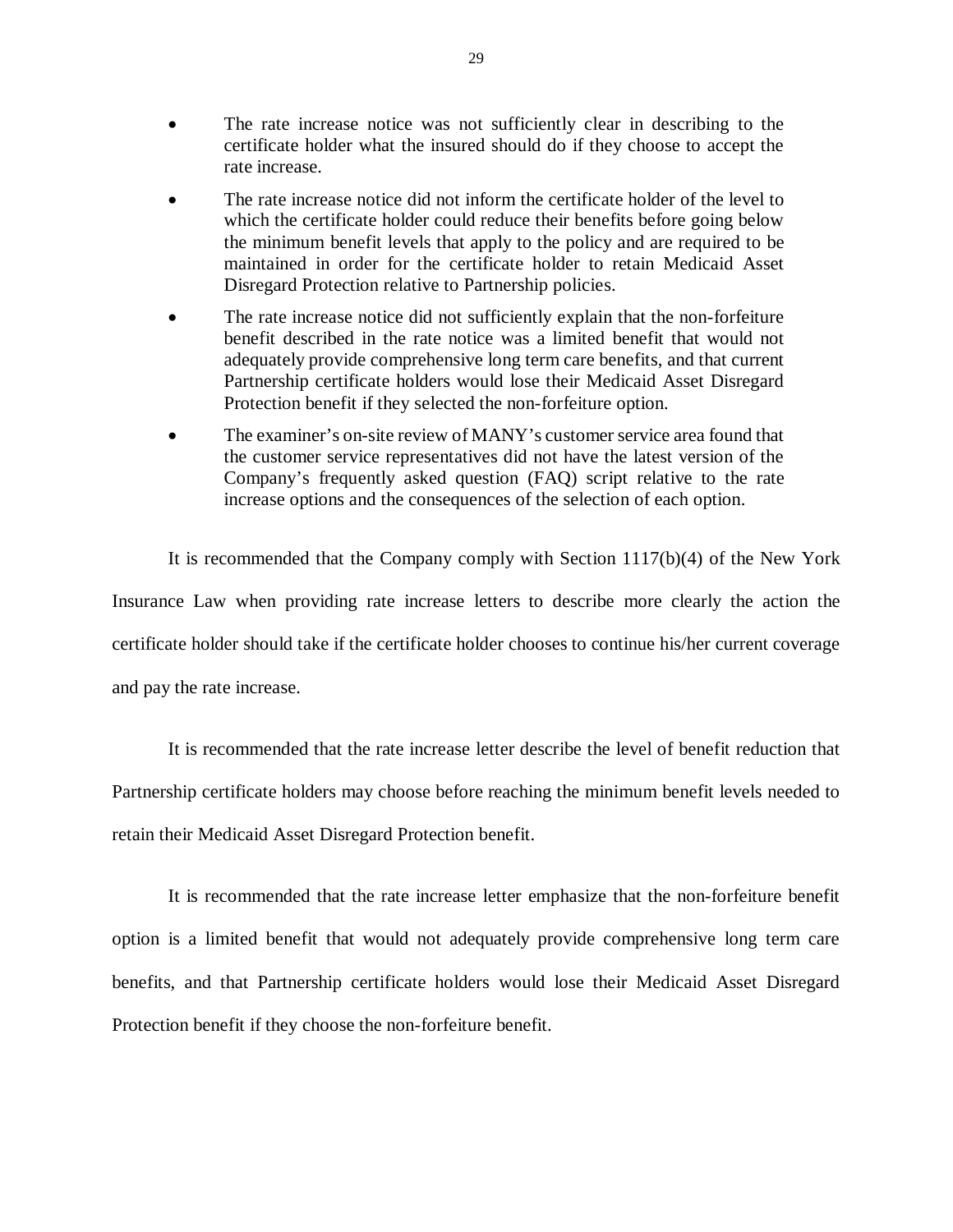<span id="page-31-0"></span> It is recommended that MedAmerica Insurance Company of New York customer service telephone operators be provided and use the most current NYPERL rate increase "frequently asked questions" script relative to the rate increase options and the consequences of the selection of each option.

#### B. Guaranteed Purchase Option

 MedAmerica Insurance Company of New York provides certificate holders an option to purchase inflation protection on their policies referred to as a Guaranteed Purchase Option. The Department received a complaint that an individual had received this purchase option which gave them thirty days to purchase the protection, however the certificate holder received a letter three days later from the Company withdrawing the offer because MANY had not heard from the insured. The Company indicated to the examiner that the letter was issued in error because of a system edit error.

 MedAmerica Insurance Company of New York subsequently corrected the system edit and provided all of the individuals who received the three-day withdrawal letter the full thirty days to purchase the coverage.

 It is recommended that MANY review its system produced benefit change option and other notices prior to mailing in order to ensure that all notices to certificate holders contain correct information.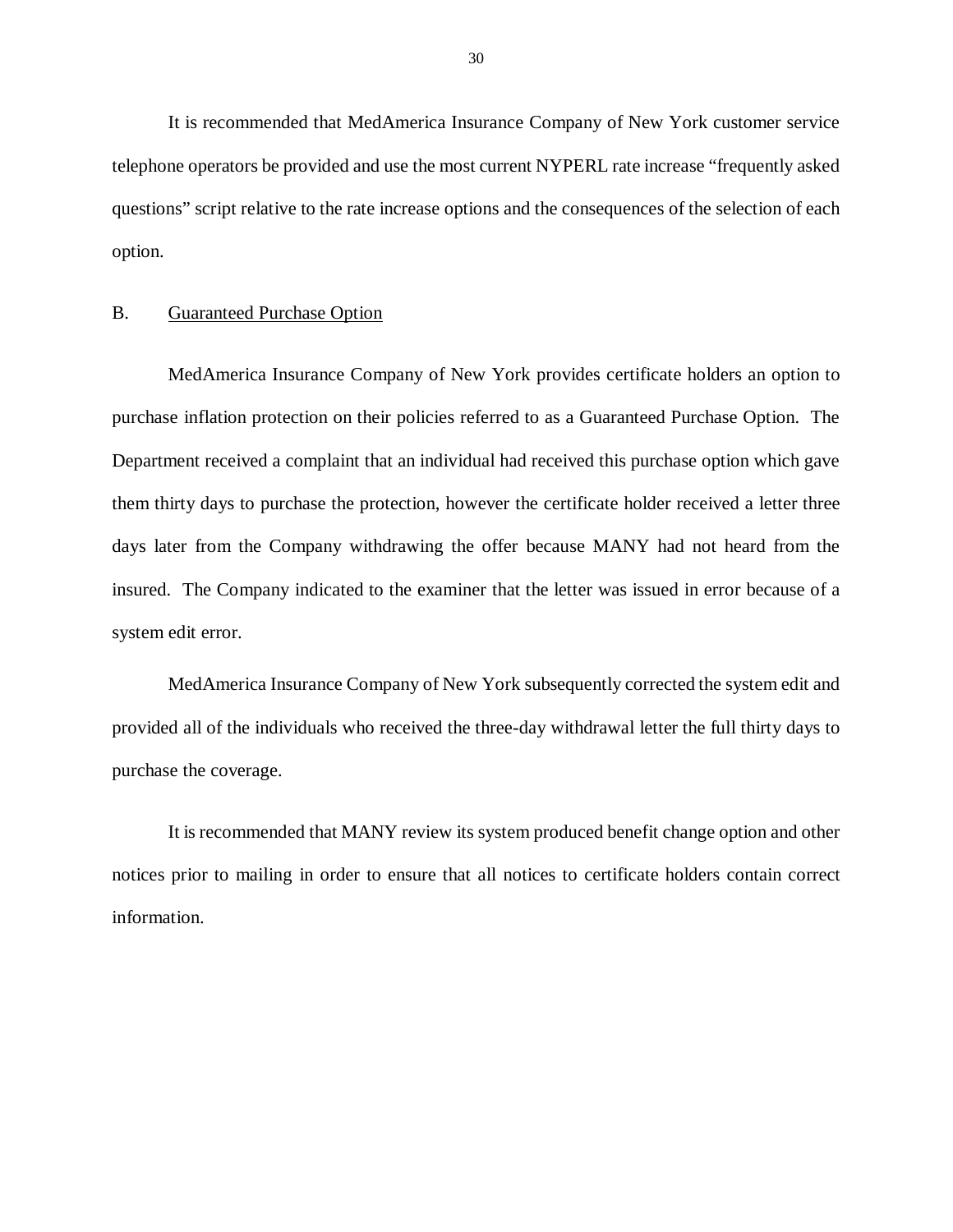#### **6. SUBSEQUENT EVENTS**

<span id="page-32-0"></span> MedAmerica Insurance Company of New York received the following additional surplus infusions from its parent Excellus Health Plans for the years 2010 through 2016:

| 2010 | \$20,000,000 |
|------|--------------|
| 2011 | \$7,300,000  |
| 2012 | \$5,000,000  |
| 2014 | \$7,300,000  |
| 2015 | \$51,700,000 |
| 2016 | \$20,600,000 |

 offering individual long term care insurance policies in New York effective February 15, 2016. MANY will, however, continue to accept applications for new policies/certificates under MANY's Insurance Participation Agreements with the New York State Partnership for Long Term Care for a brief period of time. Additionally, MANY will continue to offer coverage under its contract with New York State Department of Civil Services for the New York State Employee and Retiree Long Term Care Insurance Plan ("NYPERL") through the end of that contract period, which expires on April 30, 2016. The decision to discontinue writing new individual business does not affect current insureds. The current policies will remain in force per the term of the contract or until all benefits are exhausted. MANY will not cancel or decline to renew an existing policy, so long as the premium is paid. Notification of the decision to discontinue individual business was sent to MANY's producers. On January 29, 2016, MANY notified the Department regarding its decision to discontinue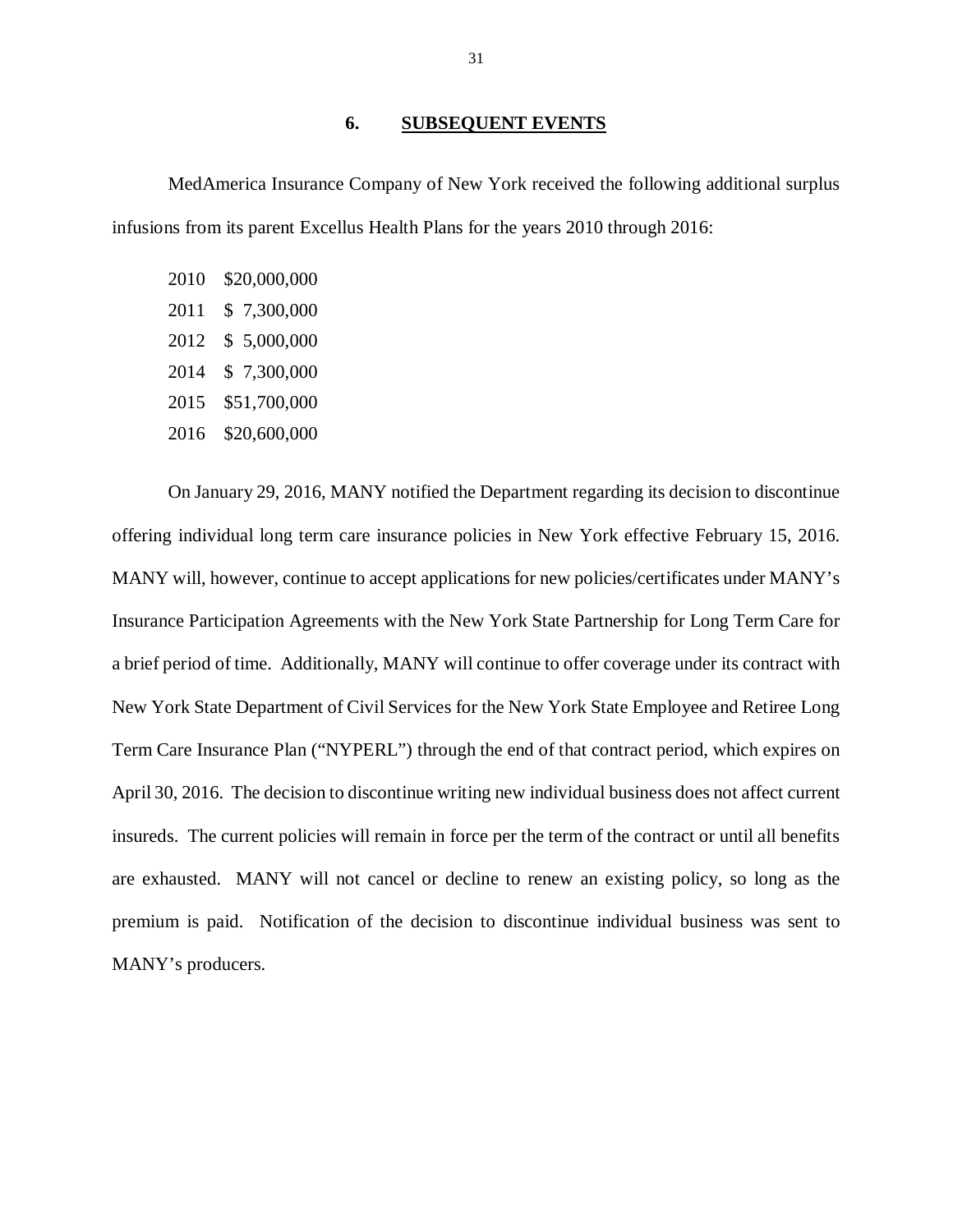#### **7. COMPLIANCE WITH PRIOR REPORT ON EXAMINATION**

<span id="page-33-0"></span> There were seven (7) recommendations from the prior report on examination as of December 31, 2006, as follows (page number refers to the prior report on examination):

#### **ITEM NO.**

#### **PAGE NO.**

#### Management and Controls

1. required number of members on its board of directors, in accordance with Article III of the Company's by-laws. It is recommended that the Company maintain the 9

 *The Company has complied with this recommendation.* 

#### Investment Activities

 $2.$  statements directly from its custodian, as well as listings of all holdings and investment transactions initiated during the preceding month by the investment managers, identify any discrepancies with the custodian bank statement, and take any required appropriate action immediately. It is also recommended that the Company reconcile such statements to its investment records on a monthly basis. It is recommended that the Company obtain monthly 17

 *The Company has complied with this recommendation.* 

3. changes, including modifications to its investment investment management agreements, by means of a signed and authorized addendum or amendment. It is recommended that the Company formalize all 18 compensation arrangements, and to existing and future

 *The Company has complied with this recommendation.* 

Accounts and Records

 $\overline{4}$  established check signing policy by having an officer at the Vice President level or higher approve all requests for a check in the amount of \$10,000 or higher. It is recommended that the Company comply with its 19

 *The Company has complied with this recommendation.*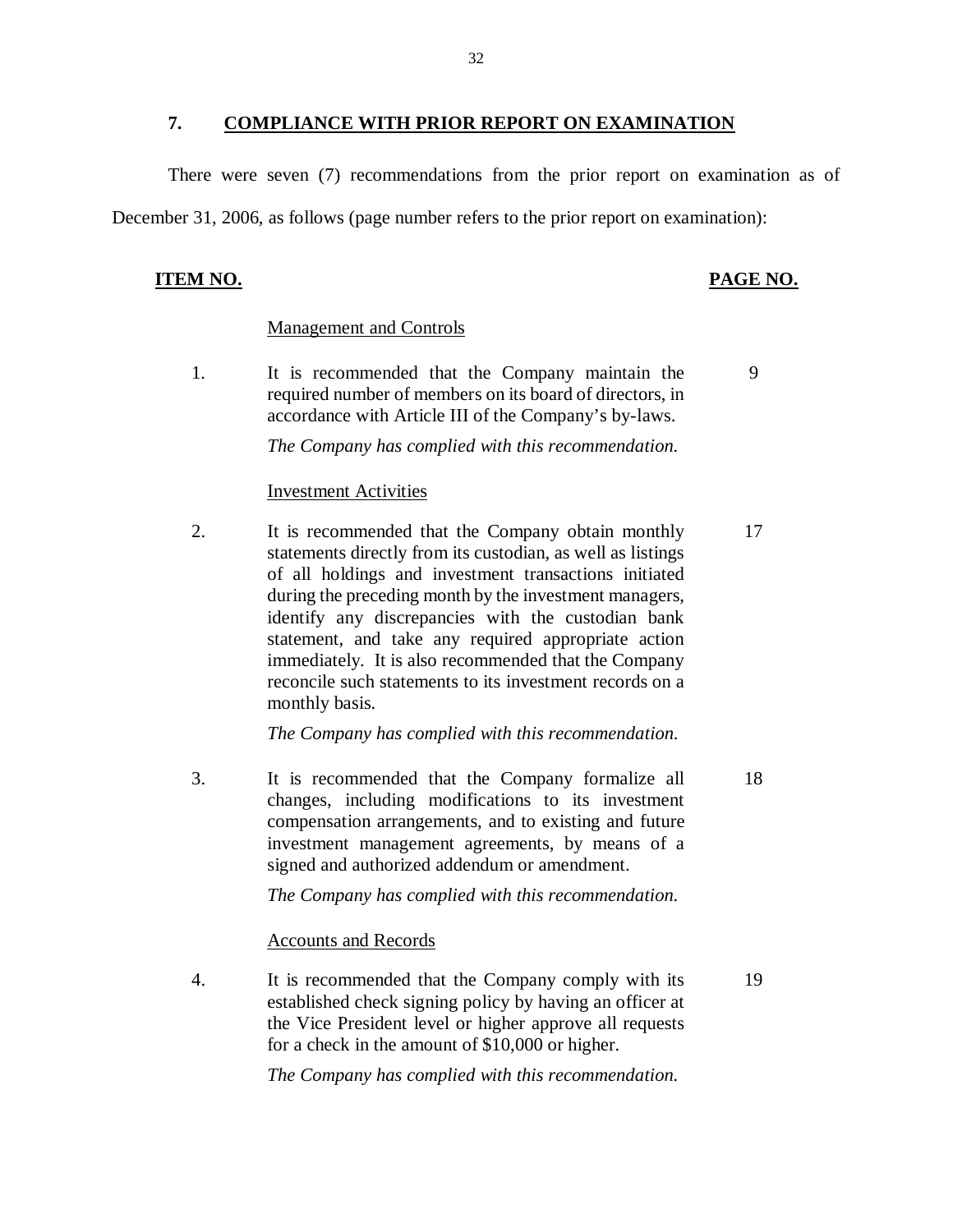20

24

#### Accounts and Records (Continued)

5. requirements of Part 52.44(a)(1) of Department Regulation No. 62 and file its Annual Experience Data report with the Department on an annual basis. It is further recommended that the Company file such Annual Experience Data report in a timely manner. It is recommended that the Company comply with the 19

 *The Company has complied with this recommendation.* 

6. Denials, and Lapse & Replacements reports with the Department in a timely manner (by their due dates). It is recommended that the Company file its Rescissions,

> *The Company has not fully complied with this*  recommendation.  *included within this report on examination. recommendation. A similar recommendation is*

Aggregate Reserve for Accident and Health Contracts

7. determine that agreed to changes to MANY's reserving methodology have been implemented. The Department will follow up with the Company to

 *The Company has complied with this recommendation.*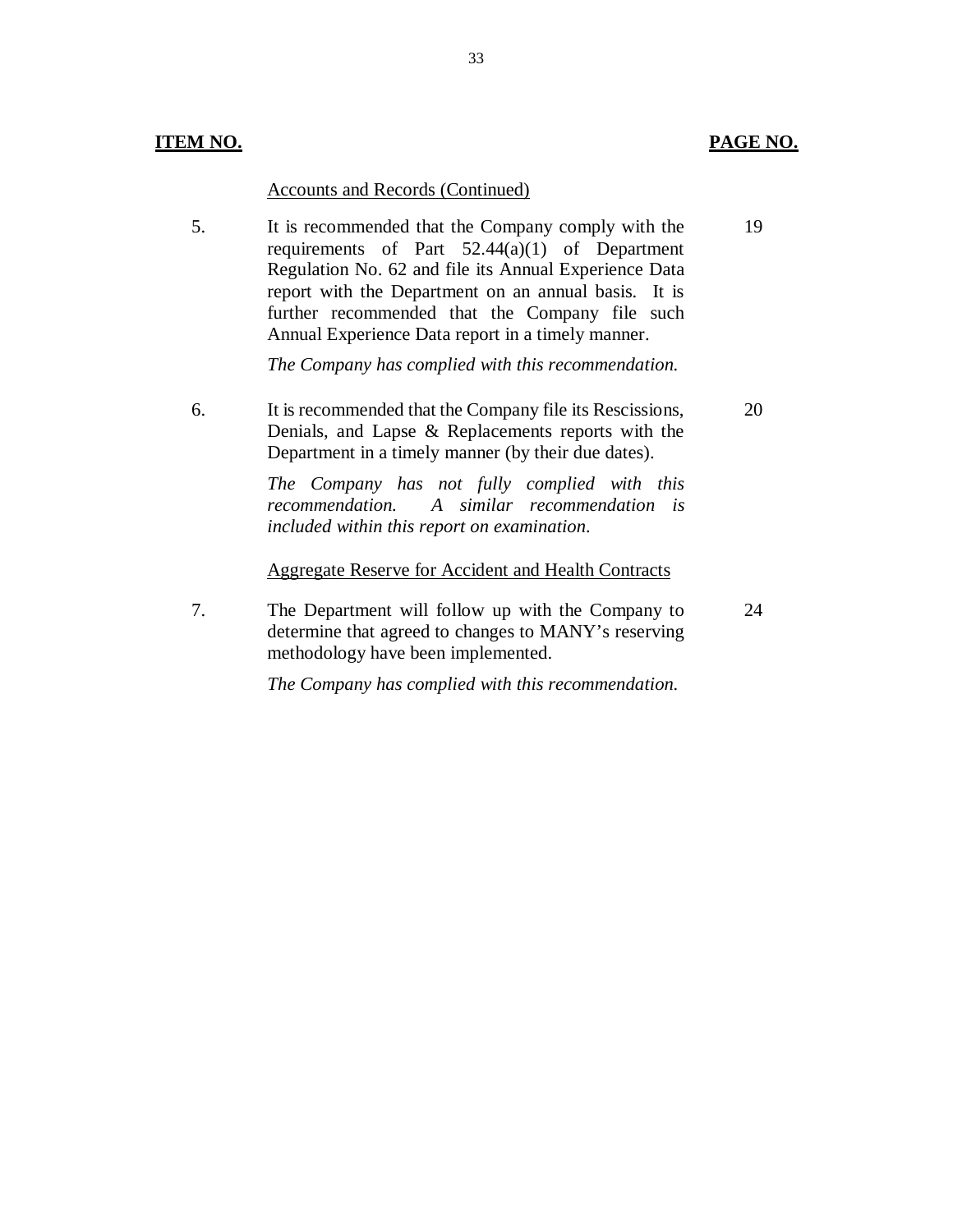<span id="page-35-0"></span> There were two (2) recommendations from the information systems review from the appendix of the prior report on examination as of December 31, 2006, as follows (page number refers to the prior report on examination):

#### **ITEM NO. PAGE NO.**

#### MedAmerica Insurance Company of New York Claims System Logical Security

 $\mathbf{1}$ . that critical transactions are segregated, logged and It is recommended that Company management ensure 5 reviewed.

 *The Company has complied with this recommendation.* 

MedAmerica Insurance Company of New York Eclipse Application Change Control

2. developer access to production, or systematically log and review all changes that are being made by developers. It is further recommended that Company management implement a version control package to help manage concurrent development. It is recommended that Company management remove 6

 *The Company has complied with this recommendation.*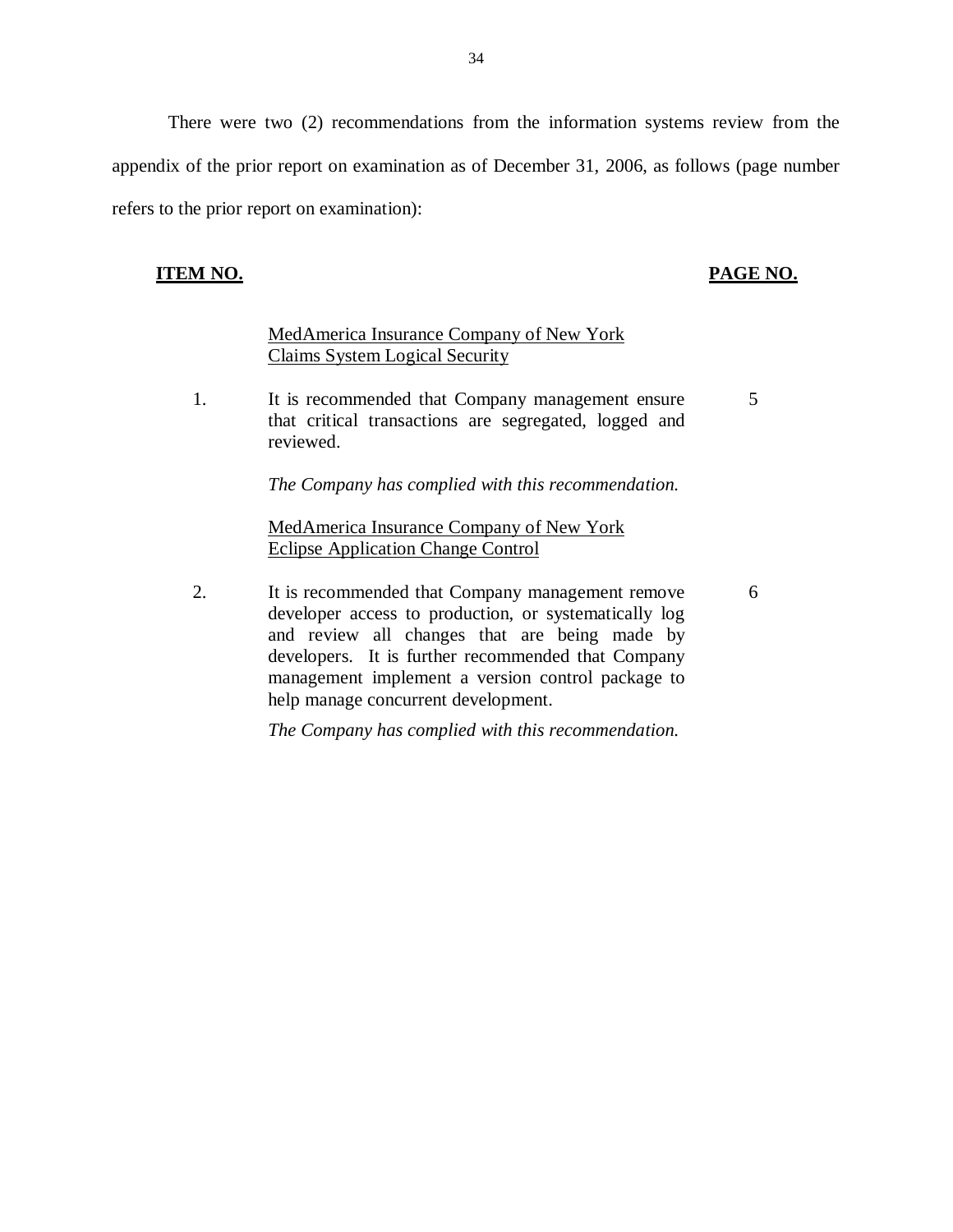### **8. SUMMARY OF COMMENTS AND RECOMMENDATIONS**

### *PAGE NO. PAGE NO.*

#### A. Corporate Governance

- i. It is recommended that the Company maintain the required number of members on its board of directors, in accordance with Article III of the Company's by-laws. 9
- ii. It is recommended that the Company's board minutes identify when a board member has left the board and the reason for leaving the board, and indicate when a replacement board member is elected or appointed to the Company's board of directors. 9

#### B. Enterprise Risk Management

 It is recommended that MedAmerica Insurance Company of New York maintain official minutes of its senior staff meetings in which enterprise risk management issues are reviewed. 11

#### C. Holding Company System

 It is recommended that the board of directors of MedAmerica Insurance Company of New York approve the consolidated tax allocation agreement. 17

 MedAmerica Insurance Company of New York's board subsequently approved the tax allocation agreement as shown in the minutes of its meeting held January 20, 2011.

#### D. Accounts and Records

- i. It is recommended that MedAmerica Insurance Company of New York report payments made under the variable pay program as bonuses rather than other compensation on the supplemental compensation exhibit within its annual statement filings. 20
- ii. It is recommended that MedAmerica Insurance Company of New York file its Denials, Lapse and Replacement reports with the Superintendent of Financial Services each year by June 30. 21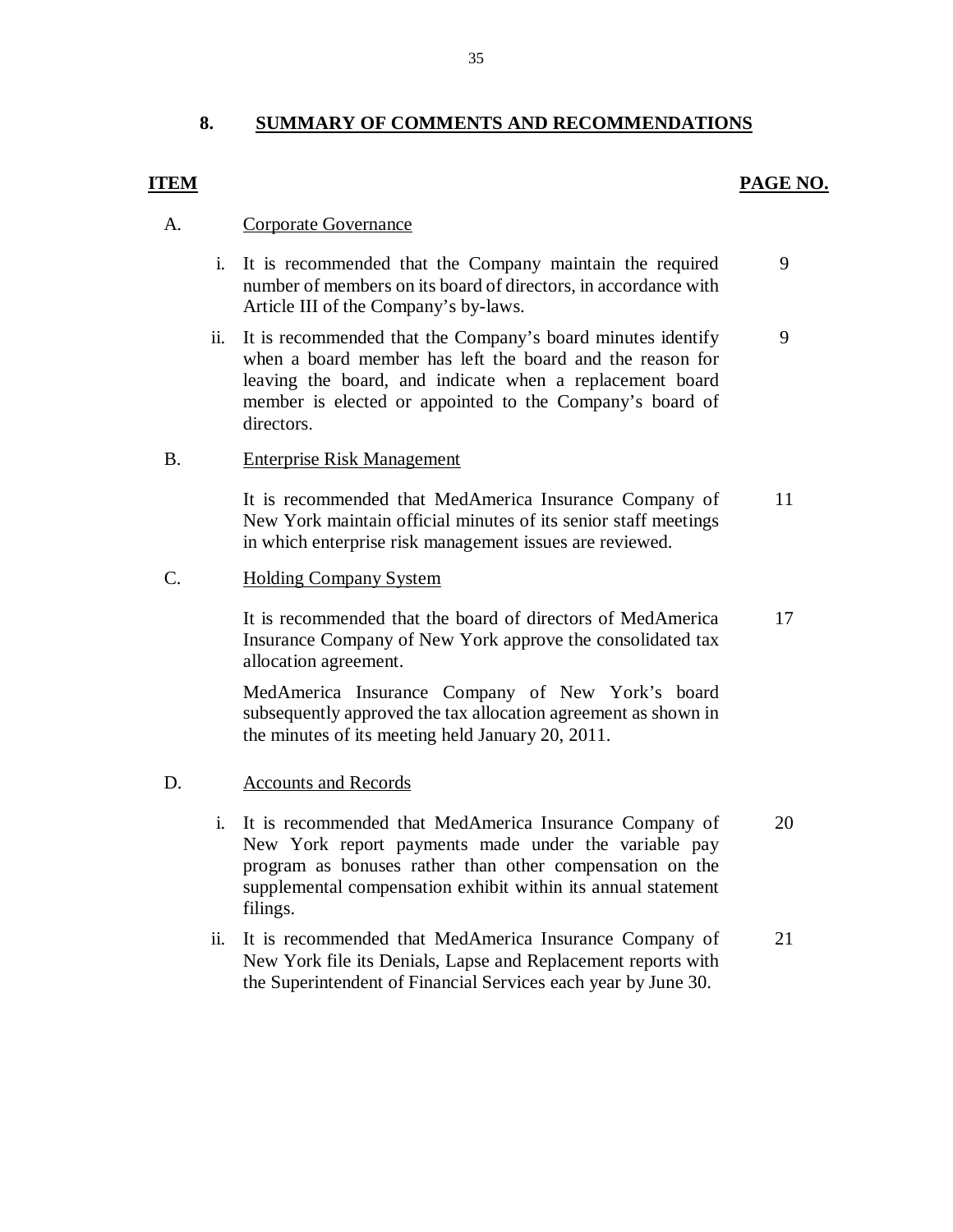#### **ITEM** PAGE NO.

### E. **Information Technology**

 It is recommended that documentation be maintained for the application change testing and the approval of the IT manager of such test results. 22

#### F. New York State Public Employee Retiree Long Term (NYPERL) Care Contract

- i. It is recommended that the Company comply with Section 1117(b)(4) of the New York Insurance Law when providing rate increase letters to describe more clearly the action the certificate holder should take if the certificate holder chooses to continue his/her current coverage and pay the rate increase. 29
- ii. It is recommended that the rate increase letter describe the level of benefit reduction that Partnership certificate holders may choose before reaching the minimum benefit levels needed to retain their Medicaid Asset Disregard Protection benefit. 29
- iii. It is recommended that the rate increase letter emphasize that the non-forfeiture benefit option is a limited benefit that would not adequately provide comprehensive long term care benefits, and that Partnership certificate holders would lose their Medicaid Asset Disregard Protection benefit if they choose the non- forfeiture benefit. 29
- iv. It is recommended that MedAmerica Insurance Company of New York customer service telephone operators be provided and use the most current NYPERL rate increase "frequently asked questions" script relative to the rate increase options and the consequences of the selection of each option. 30

#### G. Guaranteed Purchase Option

 It is recommended that MANY review its system produced benefit change option and other notices prior to mailing in order to ensure that all notices to certificate holders contain correct information. 30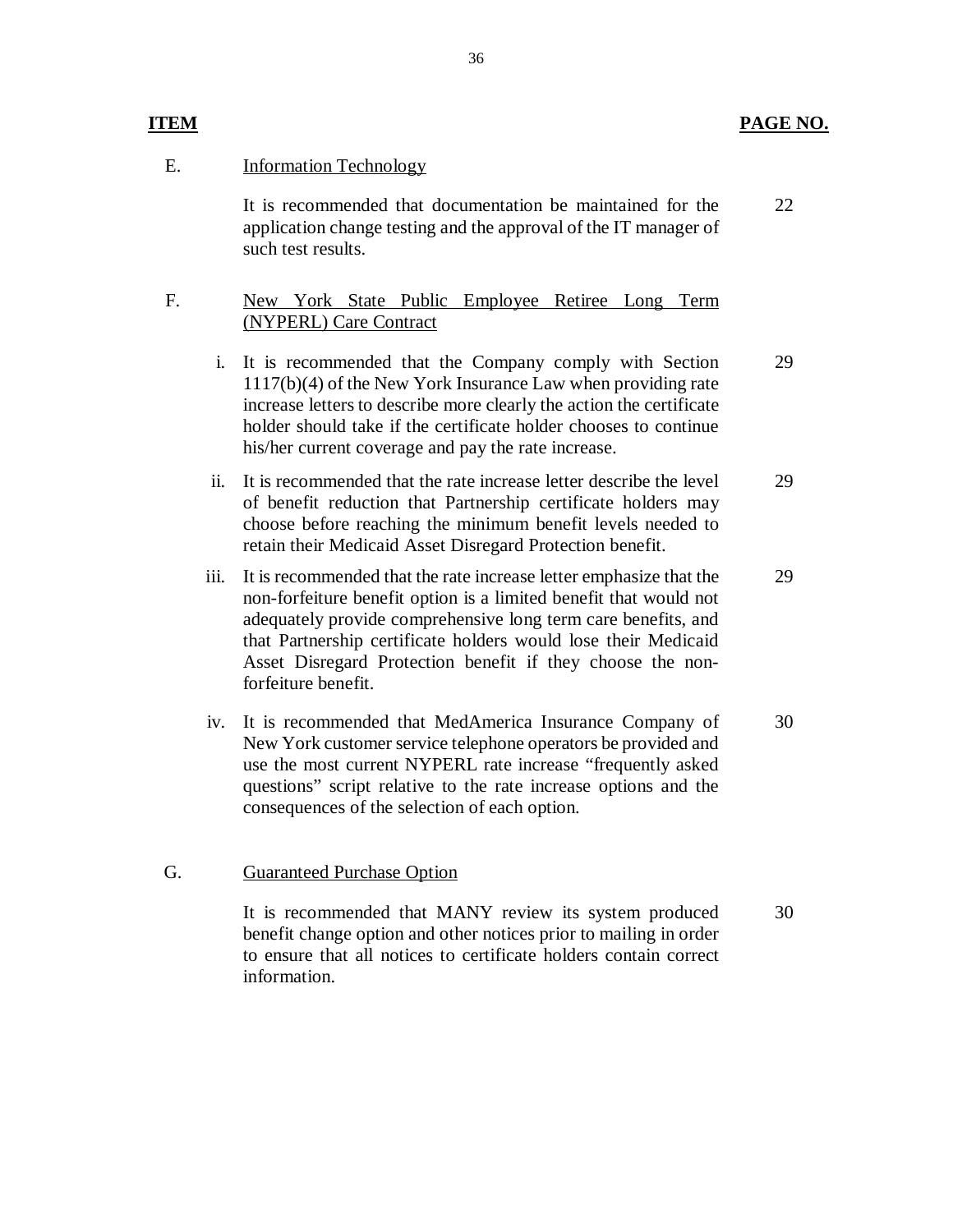Respectfully submitted,

 Wai Wong, Principal Insurance Examiner

\_\_\_\_\_\_\_\_\_\_\_\_\_\_\_\_\_\_\_\_\_\_\_\_

STATE OF NEW YORK )

) SS. )

COUNTY OF NEW YORK)

Wai Wong, being duly sworn deposes and says that the foregoing report submitted by him is true to the best of his knowledge and belief.

Wai Wong

\_\_\_\_\_\_\_\_\_\_\_\_\_\_\_\_\_\_\_\_\_\_\_\_\_\_

Subscribed and sworn to before me

this \_\_\_\_\_ of \_\_\_\_\_\_\_\_\_\_\_\_\_, 2017